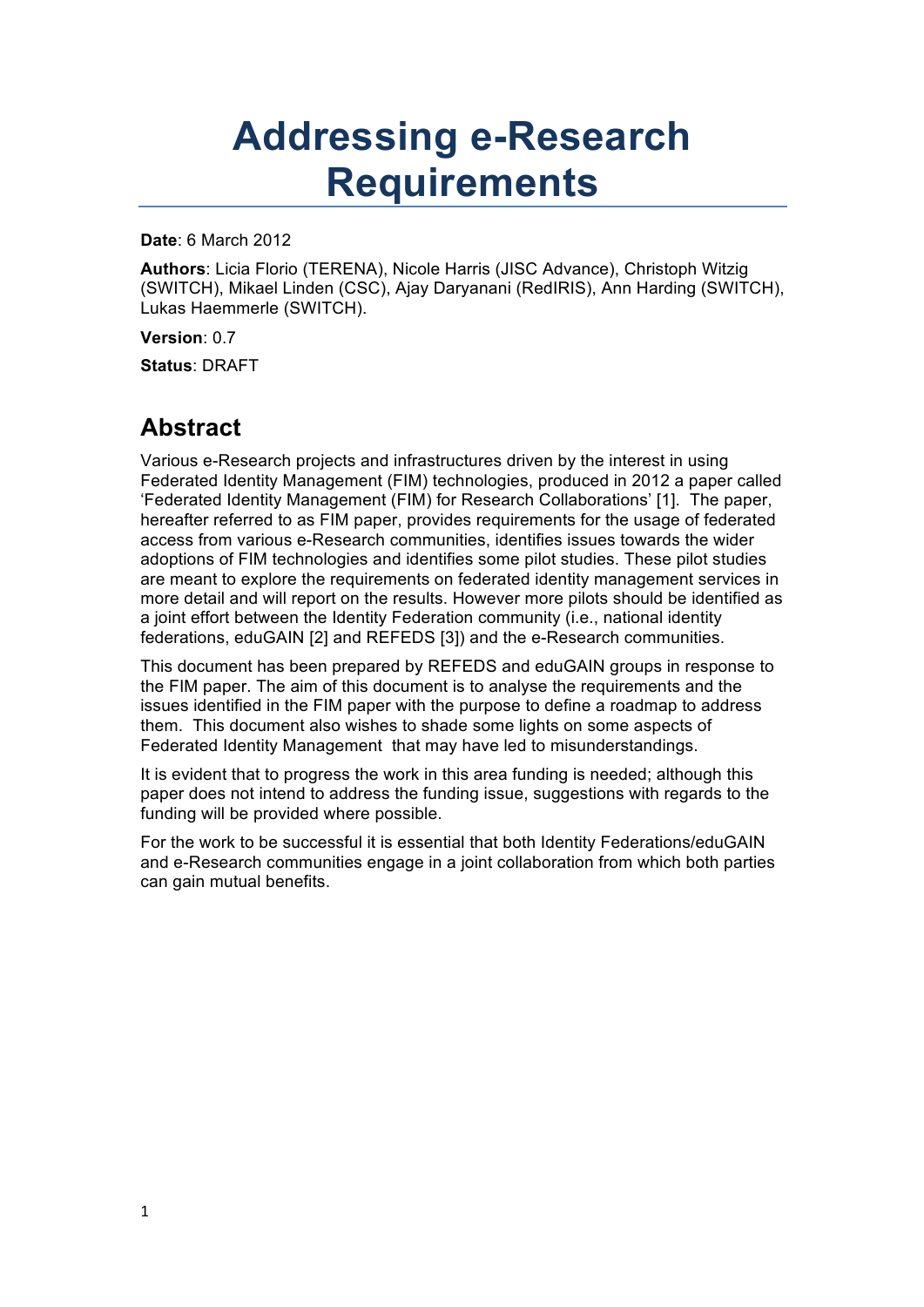| $\mathbf{1}$ . |               |                                                                                  |  |  |
|----------------|---------------|----------------------------------------------------------------------------------|--|--|
| 2.             |               |                                                                                  |  |  |
| 3.             |               |                                                                                  |  |  |
| 4.             |               |                                                                                  |  |  |
| 5.             |               |                                                                                  |  |  |
|                | 5.1           |                                                                                  |  |  |
|                | 5.2           |                                                                                  |  |  |
|                |               |                                                                                  |  |  |
|                | 5.3           |                                                                                  |  |  |
|                | 5.4           | Fine grained Authz and attribute authorities that handle attributes for specific |  |  |
|                | $5.5^{\circ}$ |                                                                                  |  |  |
|                | 5.6           |                                                                                  |  |  |
| 6.             |               |                                                                                  |  |  |
| 7.             |               |                                                                                  |  |  |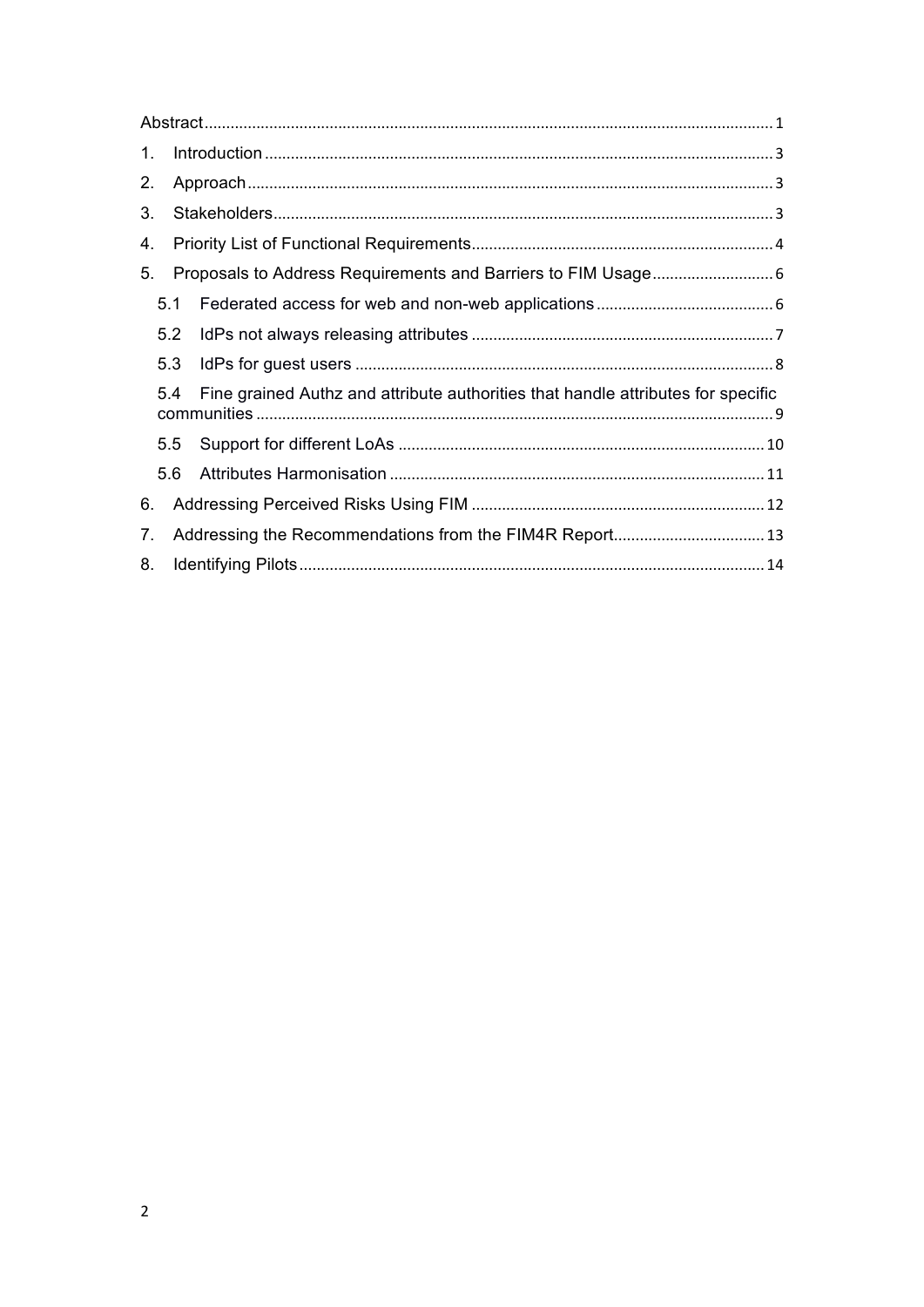# **1. Introduction**

In 2011 representatives of different e-Research projects, driven by the need to support dynamic and cross-boundary user collaboration, started to discuss federated identity management. Part of the discussion was meant to evaluate whether federated identity management could be a viable solution for their users.

These discussion culminated into a the FIM paper that describes the requirements from the various groups, presents some specific use-cases and highlights challenges to the widespread uptake of federated Identity management technologies in the e-Research community.

The FIM paper presents a set of requirements from the e-Research community in relation to Federated Identity Management. Although issues have been identified, the paper also stresses a general interest in using Federated Identity Management to support e-Research projects and infrastructures.

This offers an opportunity and a challenge for identity federation (IDF) operators, represented by REFEDS, as well as for eduGAIN to work together with the e-Research community to enable access to cross-boundary services.

Support for cross-boundary services (also known as inter-federation) will inevitably require some enhancement and changes to the current identity federations, will involve policies and trust frameworks to be adjusted to fit community requirements and legal aspects.

# **2. Approach**

This paper tries, on behalf of REFEDS and eduGAIN groups, to address three main aspects:

- 1. Identify requirements and challenges highlighted in the FIM document and begin to provide an answer to them (see section 4). Whilst the eduGAIN team will focus on specifying and implementing pilots mostly based on existing solutions, REFEDS with the support of the Identity and Trust Research Activity that will be part of GN3plus and the FIM group can look at different horizons.
- 2. Describe the challenges identified in the FIM paper and address them (see section 5);
- 3. Identity use-cases together with the e-Research communities: these should be prioritiesed as short- or long term efforts to help with resource allocation and planning.

It is important to note that these document does not offer answers or solutions to all problems identified in the FIM4R paper, but it is just a first step to that goal. It is expected that the FIM4R community to engage and help propose alternative solutions to complete the picture.

# **3. Stakeholders**

The work proposed in this document involves multiple stakeholders, each of which can, and must play an important role in order for the challenges identified by the FIM paper to be addressed.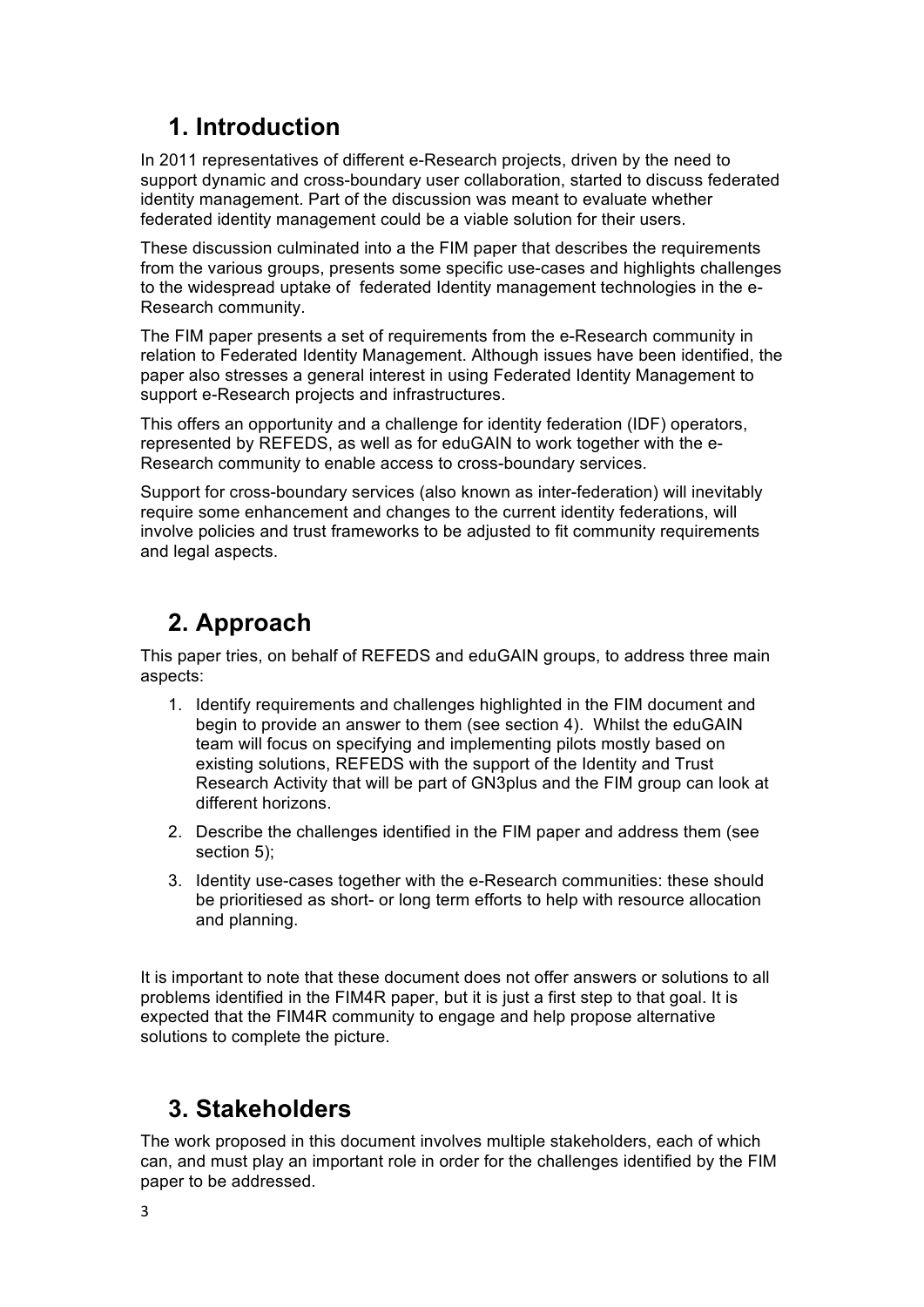REFEDS has evolved into a global community which reaches out not only to identity federations in Europe, US and Asia-Pacific but also to some big research collaborations. It would therefore be desirable to use REFEDS as the vehicle to build the community, to report on the progresses and to receive feedback. REFEDS could particularly help with policies, attribute harmonisation and the use of level of assurance.

The GÉANT project [4] gathers most of the NRENs in Europe. Although the core mission of GÉANT is the network provisioning, GÉANT also runs service like eduGAIN, the infrastructure to enable trustworthy exchange of information for authentication and authorisation purposes among the GÉANT partners and other cooperating parties.

To ensure that funding and commitment is available via GÉANT (and its follow-on project called GN3plus) during the  $2013-2015<sup>1</sup>$  period, plans have been made for eduGAIN to engage more dynamically and more proactively with e-Research projects on pilots,.

Various e-Research projects and infrastructures, such as CLARIN [5], ELIXIR [6] and others have already the necessary organisational support to engage with eduGAIN and REFEDS to work towards the same goals.

Lastly but definitely not the least the FIM community and those involved in the preparation of the FIM paper are one of, if not *the* main stakeholder. As many of the groups and communities that are represented by the FIM paper are not actively involved, neither in REFEDS nor in GÉANT, REFEDS and eduGAIN should ensure that liaisons are established among these three groups.

# **4. Priority List of Functional Requirements**

The list below which has been discussed with some of the authors of the FIM4R paper shows the prioritised functional requirements to indicate the relative urgency by which these requirements are needed.

• **User friendliness (high).** The attitude of end-users towards FIM tools has changed. Single-Sign On is assumed to be the basis of interaction with the suite of digital services. The tools that support the FIM framework should be simple and intuitive and integrate with the many other IT tools used in daily life. Ease of use will be particularly important since many researchers only access the ICT systems concerned infrequently or on a part-time basis. Support for citizen scientists and researchers without formal association to research laboratories or universities is essential.

See chap 4.5 for proposals on how to address this specific point. As a general note a way forward could be to associate low-assurance identities for citizen scientists and higher-assurance identities for university researchers.

• **Browser & non-browser federated access (high).** The wide-range of applications in use in the various communities includes many which do not have a simple web-browser front-end. Non-browser based interfaces are essential to support machine-machine interactions in secured workflows.

<sup>&</sup>lt;sup>1</sup> This work will be carried out as part of GN3plus project, the follow up of the current GN3 project.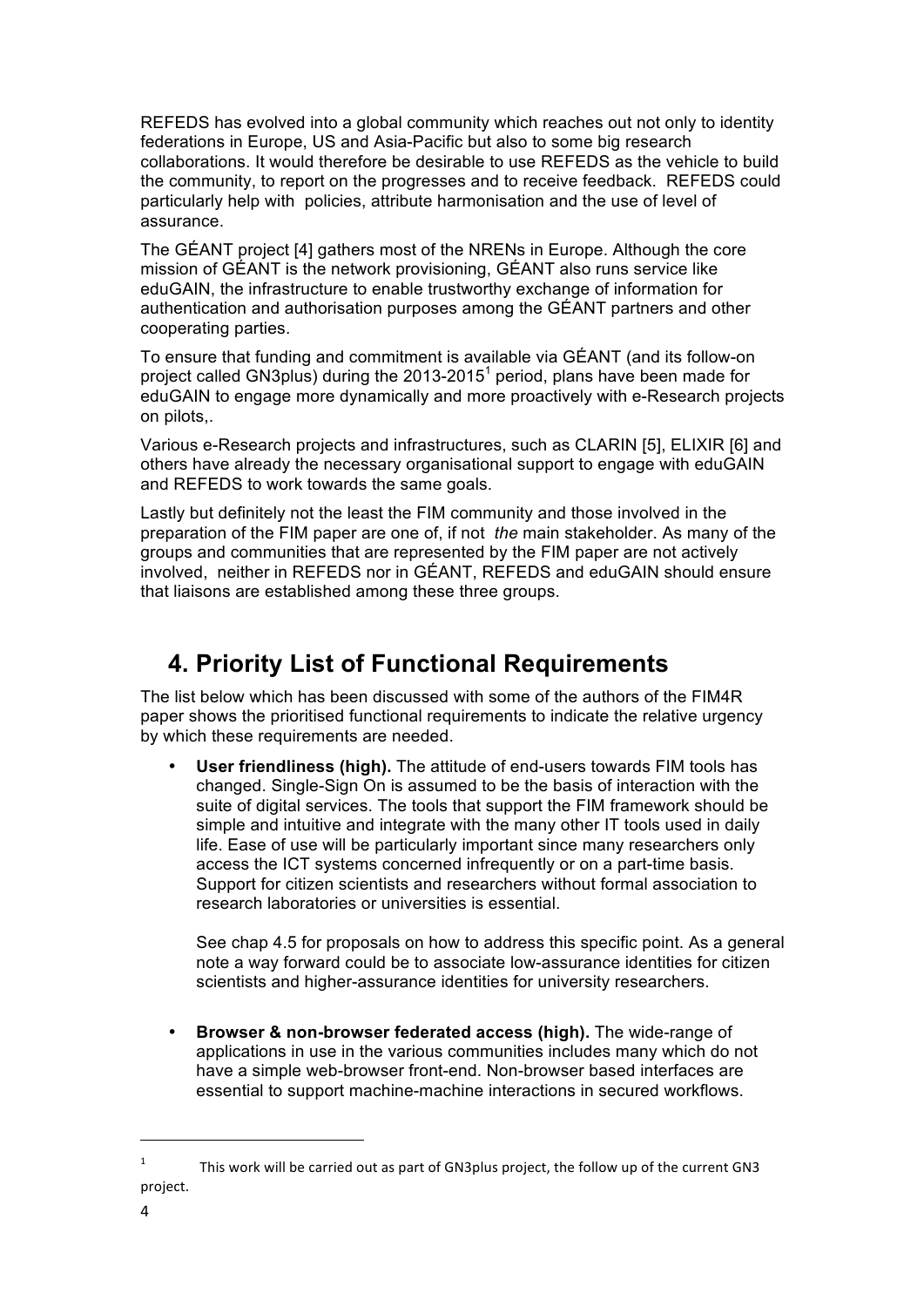There is an important aspect both for e-Researchers and for Identity Federations. See chapter 5.1 for a more in depth analysis.

• **Multiple technologies with translators including dynamic issue of credentials (medium).** No single technology can meet the need of all communities. Translators between one type and another will be required to allow credentials from one community to be used on other services and this translation will often need to be dynamic.

Some work in this space has already been done, i.e. SWITCH SLCS, TERENA TCS, GEMBus STS etc.

It would be worth collecting all the effort to understand their strengths and weaknesses and to describe the use-cases these systems address.

• **Implementations based on open standards and sustainable with compatible licenses (high).** These are essential for interoperability and sustainability.

All identity federations infrastructures are built on standard technologies. This remains one of the cornerstone of the RE community.

• **Different Levels of Assurance with provenance (high)**. A single Level of Assurance in the quality of authentication cannot meet the need of all communities. Credentials issued under different levels will need to include the provenance of the level under which it was issued.

There is a need for both identity federations and e-Research communities to develop and deploy a common LoA profile. See chap 5.5 for more about this point. This is however a very difficult area and although it is considered a high priority, it is a long term problem.

• **Authorisation under community and/or facility control (high)**. The assignment of attributes to individual users within a given community for use in authorisation decisions needs to be managed by that community. Externally managed federated IdPs cannot fulfill this role.

See more in chap 5.4.

• **Attributes must be able to cross national borders(high).** Many of the research use cases require user attributes (in many cases including the need to release personal information to identify users) from an IdP in one country to be used by an SP in another country. Data protection considerations must allow this to happen.

The GEANT Code of Conduct is addressing precisely this point. See chap 5.2 for more discussion.

• **Bridging communities (medium).** FIM is important and will be even more important in many research fields, commercial sections and social groupings. Therefore, bridging between the various communities is a central issue with an efficient mapping of the respective attributes. Here, again user friendliness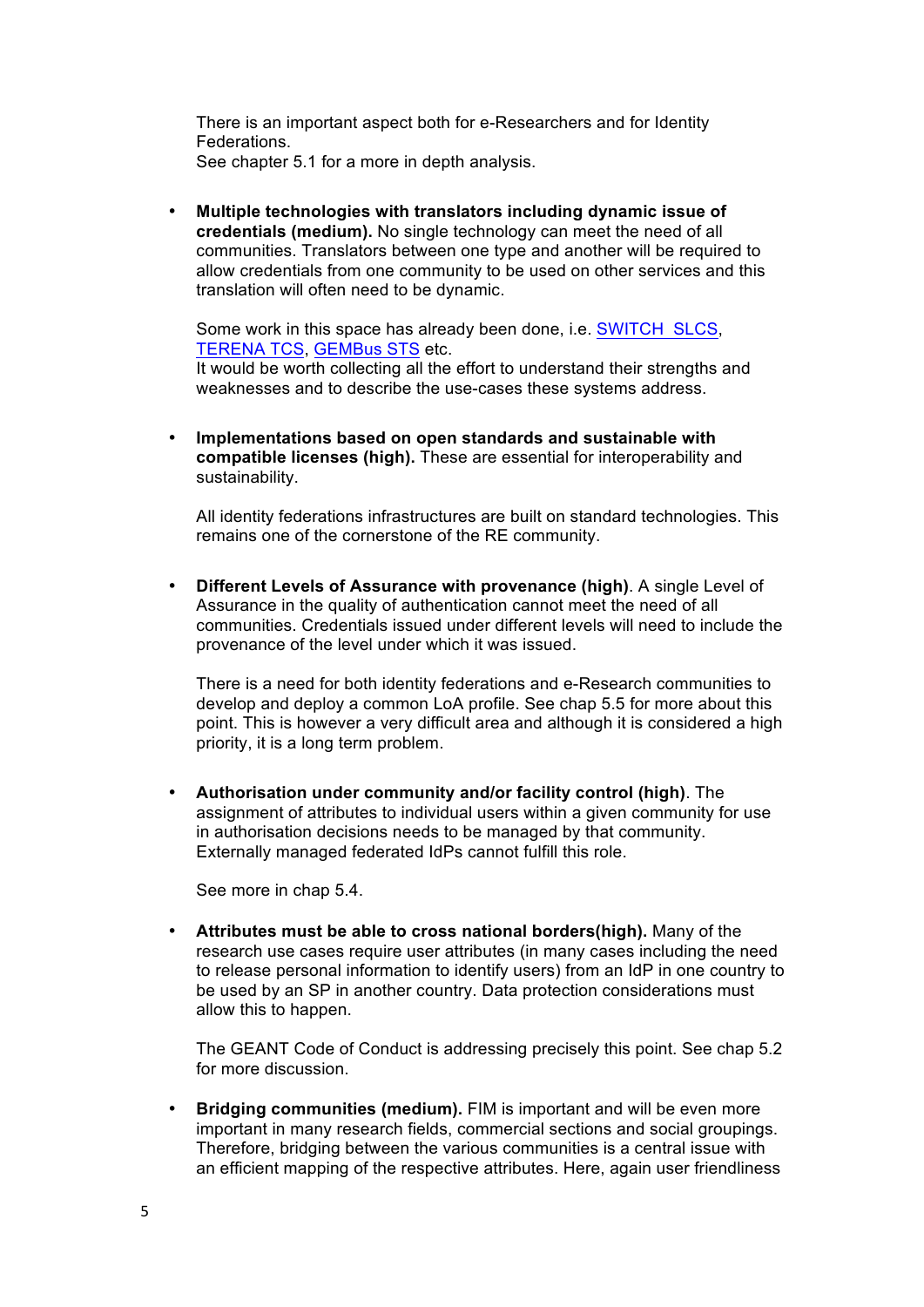is an issue with the goal of maximum transparency and with requiring minimum actions by the users of these systems.

See chapter 5.4 and 5.6 for discussion on the attribute space.

- **Well defined semantically harmonised attributes(medium)**. For interoperable authorisation across many service providers it is necessary for the names and possible values of attributes to be well understood and standardised. This may be very difficult to achieve between different research communities but convergence is important. This point overlaps with the two previous one, but it is listed here for completeness. See chapter 5.4 and 5.6 for discussion on the attribute space.
- **Flexible and scalable IdP attribute release policy(medium)**. Different communities and indeed SPs within a community are likely to require a different set of attributes from the IdPs. The IdP policy related to the release of user attributes and the negotiation mechanism needs to be able to provide this flexibility. Bi-lateral negotiations between all SPs and all IdPs is not a scalable solution.

This aspect also related to the way attributes will need to be aggregated from different sources of authority including federated IdPs and community-based attribute authorities.

# **5. Proposals to Address Requirements and Barriers to FIM Usage**

This chapter discusses some of the challenges identified as preventing the wider adoption of FIM technologies. For some of them there is already consensus on how they can be addressed, for others a longer term approach is proposed.

A more extensive list of requirements is reported in Annex I.

#### **5.1 Federated access for web and non-web applications**

Even though Web browsers provide a de-facto interface to the majority of Internet services, many applications are either not web-based or are more effectively used through a native application. The need to extend federated access technologies beyond web is therefore an important problem.

The lack of widely deployed standards for federated identity for non-web applications has been a long standing issue. However things have improved somewhat and there are now a few technologies that look promising:

- (i) Moonshot [7]
- (ii) OAuth [8]
- (iii) OpenID Connect [9] although this technology has not been sufficiently tested and it is not widely adopted yet.
- (iv) SAML ECP (Enhanced Client or Proxy) Profile [10]
- (v) Others (to be added)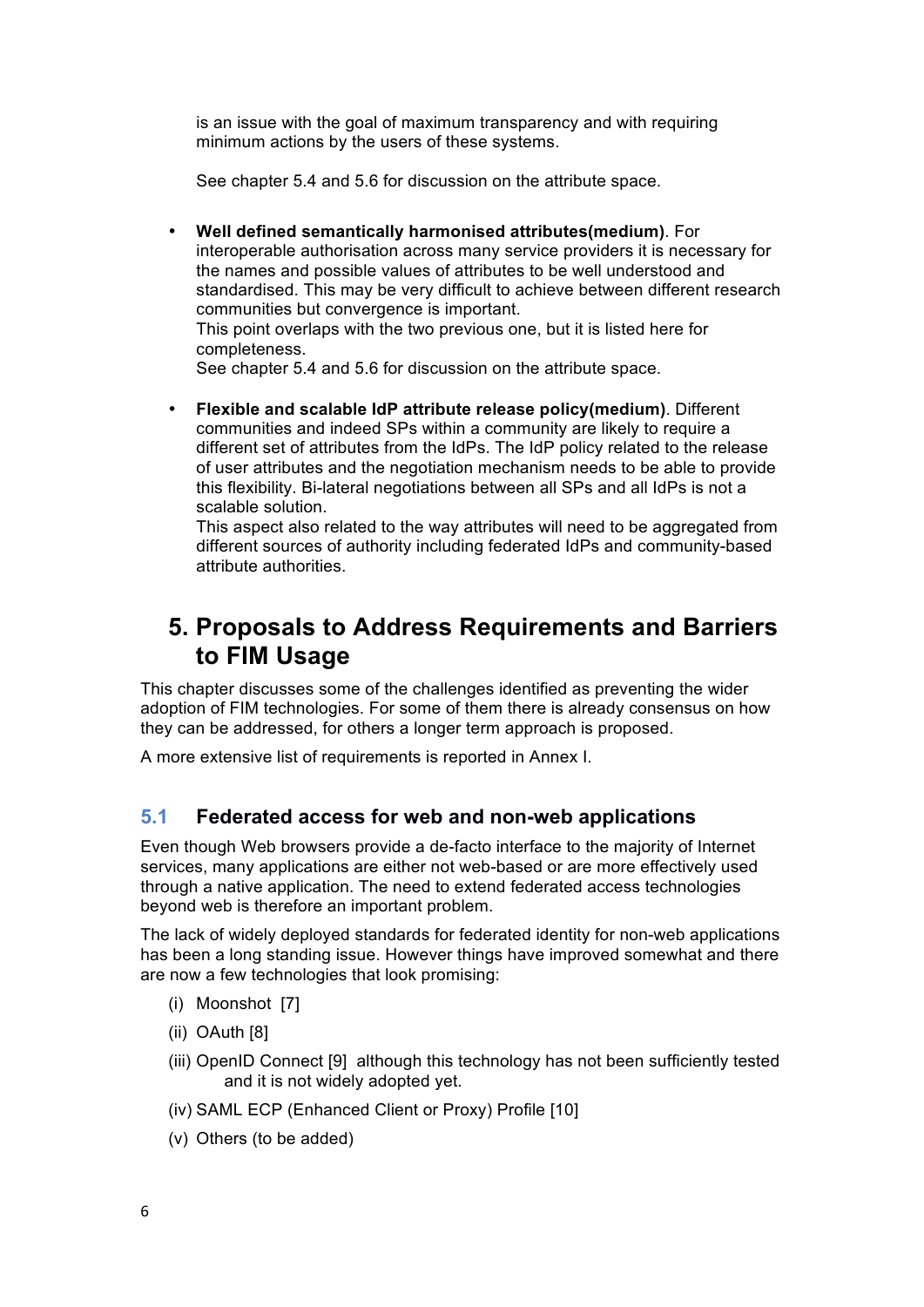A Moonshot pilot led by JANET is due to start by the end of 2013<sup>2</sup>, whilst the SAML ECP Profile has been successfully used for some use-cases. However, there is not enough experience yet to understand which technology would work better for which use-case.

**Proposal**: It would be interesting to analyse in more details the technologies listed above and provide a summary about their strengths and challenges. Small pilots could also be identified.

**Who**: Part of this work could be carried out as part of the Joint Research Activity "Identity&Trust" in GN3plus. TF-EMC2 [11], FIM community and REFEDS could be used as vehicles to discuss the progresses and get feedback. The GN3plus Service Activity will report on the results on the Moonshot pilot and on which use-cases addressed.

**Timeline**: This is a mid term work. Some results could be available early 2014.

#### **5.2 IdPs not always releasing attributes**

Service Providers in the identity federations for higher education and research are reporting problems in receiving necessary users' attributes from their home organisations (IdPs).

This problem is due to different reasons, such as national data protection laws not being federation-friendly, the combination of bilateral ways to manage attributes difficulties and poor technical tools, the difficulty for technical people to deal with legal documents and the fear to compromise users' privacy, and/or SPs in some cases asking per-service specific attributes. In many cases IdPs may not have the effort or skills to configure the IdP to release ad-hoc attributes<sup>3</sup>.

In many cases Identity Federations provide guidelines on which attributes should be released; however even then some IdPs prefer to take a conservative approach that leads to no attributes (or to very limited attributes) to be released.

The Data protection Code of Conduct (CoC)<sup>4</sup>, developed together by eduGAIN and REFEDS, describes an approach to meet the requirements of the EU Data Protection Directive in federated identity management. The Data protection Code of Conduct defines behavioural rules for Service Providers which want to receive user attributes from the Identity Providers managed by the Home Organisations. It is expected that Home Organisations are more willing to release attributes to Service Providers who manifest conformance to the Data protection Code of Conduct.

The CoC can help, if adopted by all federations. However dissemination is needed to (i) train SPs to request only necessary attributes and (ii) to explain IdPs how to safely release attributes.

At the time of writing some pilots are on-going between some Identity Federations and some e-Research communities (i.e., CLARIN) to test the Code of Conduct. The results of these pilots will help shape any future work.

The usage of Research & Scholarship Entity Attributes or more in general of Entity Attributes recently discussed on the REFEDS list could also offer a way forward. The idea is to categorise services to simplify the configuration of identity providers; in this

<sup>2</sup> In addition to the JANET pilot, a similarly scoped pilot is planned as part of GN3plus. See more about this at:

https://refeds.terena.org/index.php/Managing\_Data\_Protection\_Risks\_Using\_the\_Code\_of\_Conduct

https://refeds.terena.org/index.php/Data\_protection\_coc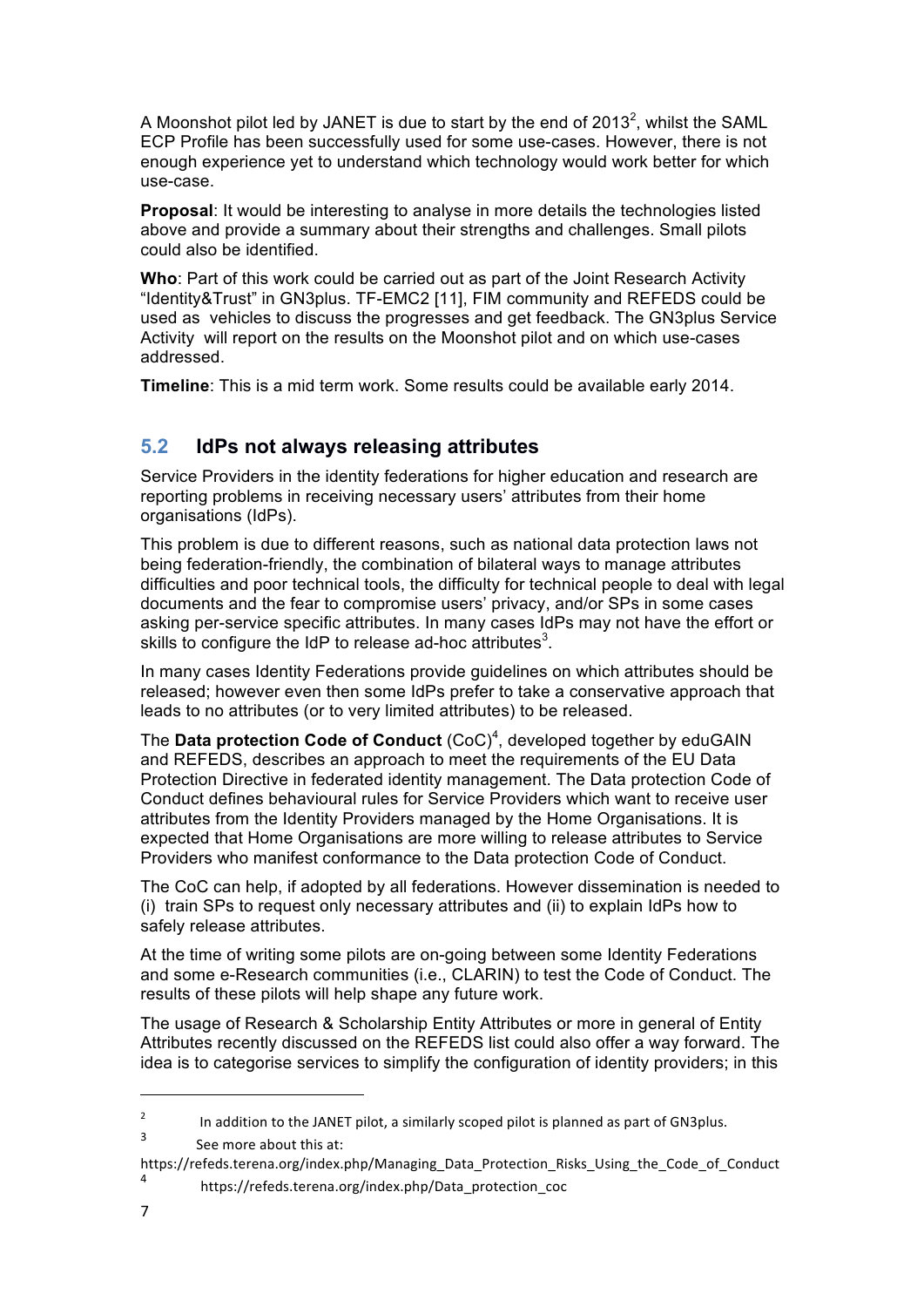way IdPs can agree to release the pre-defined set of attributes that are listed in a specific category.

At the time of writing InCommon is testing this approach with the introduction of the "**Research and Scholarship Category**" that applies to service providers that support research and scholarly activities such as virtual organizations and campus-based collaboration services.

If widely accepted, this approach could make it easier to release attributes.

**Proposal**: Could REFEDS/eduGAIN prepare a basic package explaining the basic data protection issues and the CoC? This package could then be customised by different federations and made available online.

**Who**: REFEDS/eduGAIN/e-Research projects.

**Timeline**: TBA

**Proposal 2:** Gather information on the usage of Entity Categories from InCommon and other federations that are using/testing it and discuss the possibility of scaling Entity Categories on a more global level.

**Who**: REFEDS.

**Timeline**: Summer 2013

#### **5.3 IdPs for guest users**

As indicated in the AAA Study<sup>5</sup> [13] and previously reported in the TERENA Compendium and by the REFEDS group, the number of federated access infrastructures in the research and education community has been growing constantly since 2005. To date, the majority of the NRENs in Europe offer (directly or via a third party) federated access for their users. However, the level of deployment, the participation of institutions and the amount of services available via different federations vary significantly from country to country. For instance, not all research institutions, libraries and community datacentres are connected to national federations.

Identity Federations particularly cater for users affiliated with an institution. Users without an affiliation (for example, because their home organisation has not joined an IDF) or users affiliated with multiple institutions or 'nomadic users' (i.e., persons who move from one institution to another), cannot be easily supported by IDFs at this point in time. The 'nomadic users' pose an interesting challenge to the Identity Federations, particularly when they tend to be identified with researchers; for instance, access to the researchers' publications or researchers' data may become unavailable to the owners when they move to another institution.

There are views that guest IdPS could ease the deployment of federated access. Although this solution can be rather appealing and there are in fact some Identity Federations that offer guest IdPs, there are still concerns on the scale of the guest IdPs on how should operate them, on the costs to operate them and on the longer term sustainability of the guest IdPs. Typical questions are "Who should operate them? Should that be offered by each Identity Federation? By the collaboration communities? By a third party, like TERENA, EGI, etc., ? There are some views that propose the research collaboration to take the responsibility to operate the guest IdPs, although this would have clear implications on the budget.

 $5$  The AAA Study was led by TERENA and carried out by a consortium that also involved libraries. The final version of the AAA Study Report can be found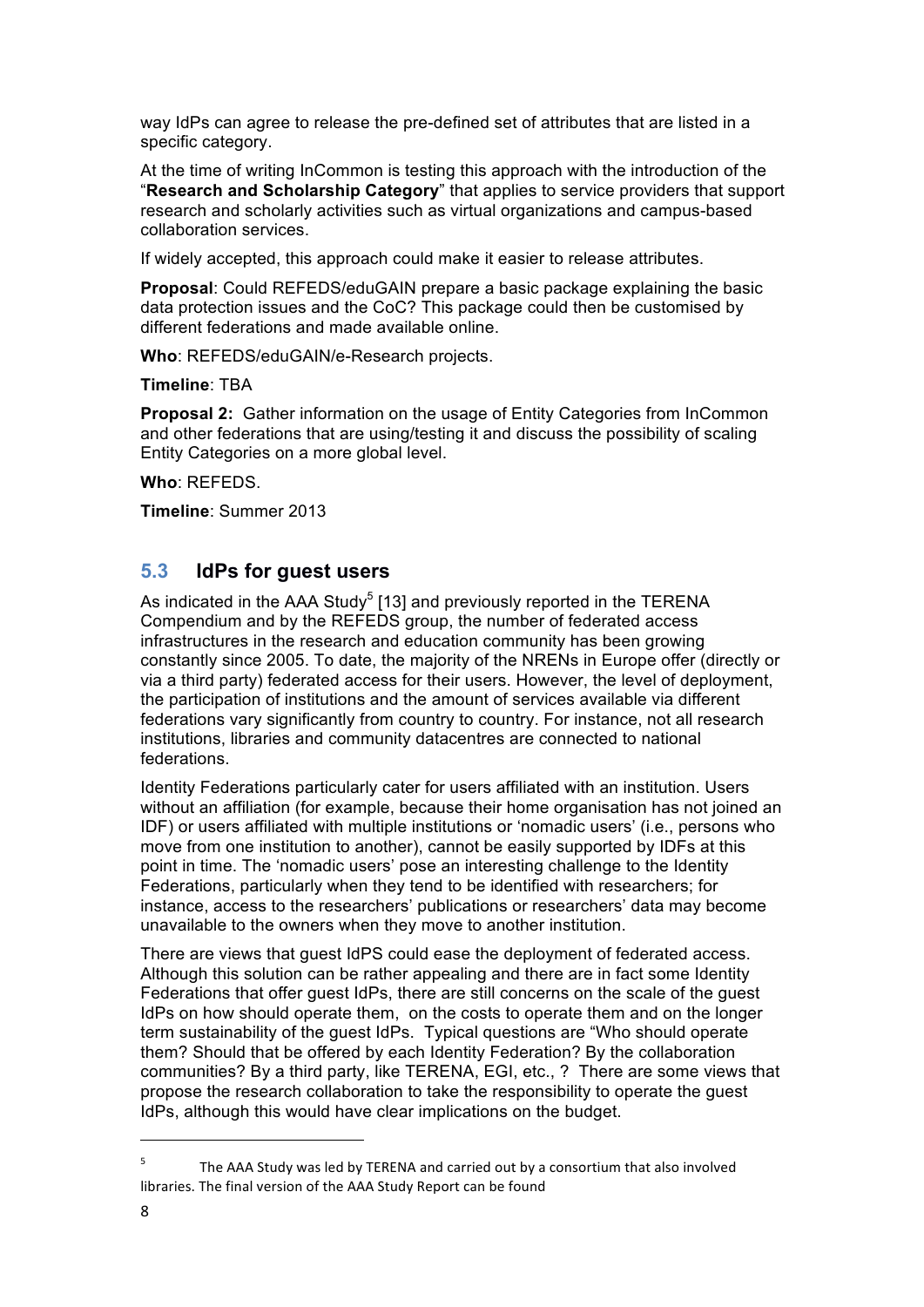For some use-cases, social accounts (such as Google accounts or Facebook login) could be used, so long as these providers are accepted by the services. For other use-cases, a more in depth discussion is needed to understand what level of trust is needed during the verification process (see also section 5.5).

One of the limitations with the usage of social IdPs, for instance, is that it is not possible to affiliate a user with an organisation (e.g. his university that does not have yet an AAI). Whilst this may not be an issue for some use-cases (i.e. it is sufficient to uniquely identify individual researchers even if they change employer/institute), it would not solve the other set of use-cases where a user is allowed to access some resources because of his/her affiliation. The former set of use-cases could also be solved by using ORCID or ISNI identifiers.

**Proposal:** Create a discussion group that involves some e-Research projects, some Identity Federations representatives and the specific GN3plus groups to define the use-cases that could be addressed by social identity providers, ORCID and ISNI. If third parties trusted attribute providers were available they could then provide the additional attributes needed by for instance e-Research services.

**Who:** To be identified e-Research groups (via FIM), GN3plus dedicated groups and selected Identity Federations (via REFEDS).

**Timeline:** Mid term work (some results to be expected in 2014)?

#### **5.4 Fine grained Authz and attribute authorities that handle attributes for specific communities**

As emerged during the VAMP Workshop $<sup>6</sup>$  held in September 2012, there is general</sup> consensus that the model to manage attributes, where all attributes are provided by the users' IdP, is not scalable. A better model would be to enable research communities or more in general third parties to maintain specific and additional information about the users.

There seems to be general consensus in a model where the e-Research communities administrate the attributes that are specific to their work, whilst the university IDP only administrate the attributes that are managed best by them.

However, adding a third entity to the current identity federation model has implications on the trust model, typical questions are "How do you trust an attribute provider?", "Who operates them?" and "What is the flow to retrieve attributes?". Clearly both the technical model to implement external attribute authorities and the implication on the trust model need to be addressed.

It is also worth noting that any new model to be successful cannot require significant changes on the Identity Federations, as these are production systems and the introduction of new elements is not trivial. On the other hand, a model where the 'burden' falls entirely on the SPs will not be successful either, as SPs seem to have already problems with federated access.

**Proposal 1**: Can we identify some possible models to use external attributes providers?

**Proposal 2**: Upon completion of proposal 1, can we select a model and test it with a research project and a couple of federations first?

<sup>6</sup> http://www.terena.org/activities/vamp/ws1/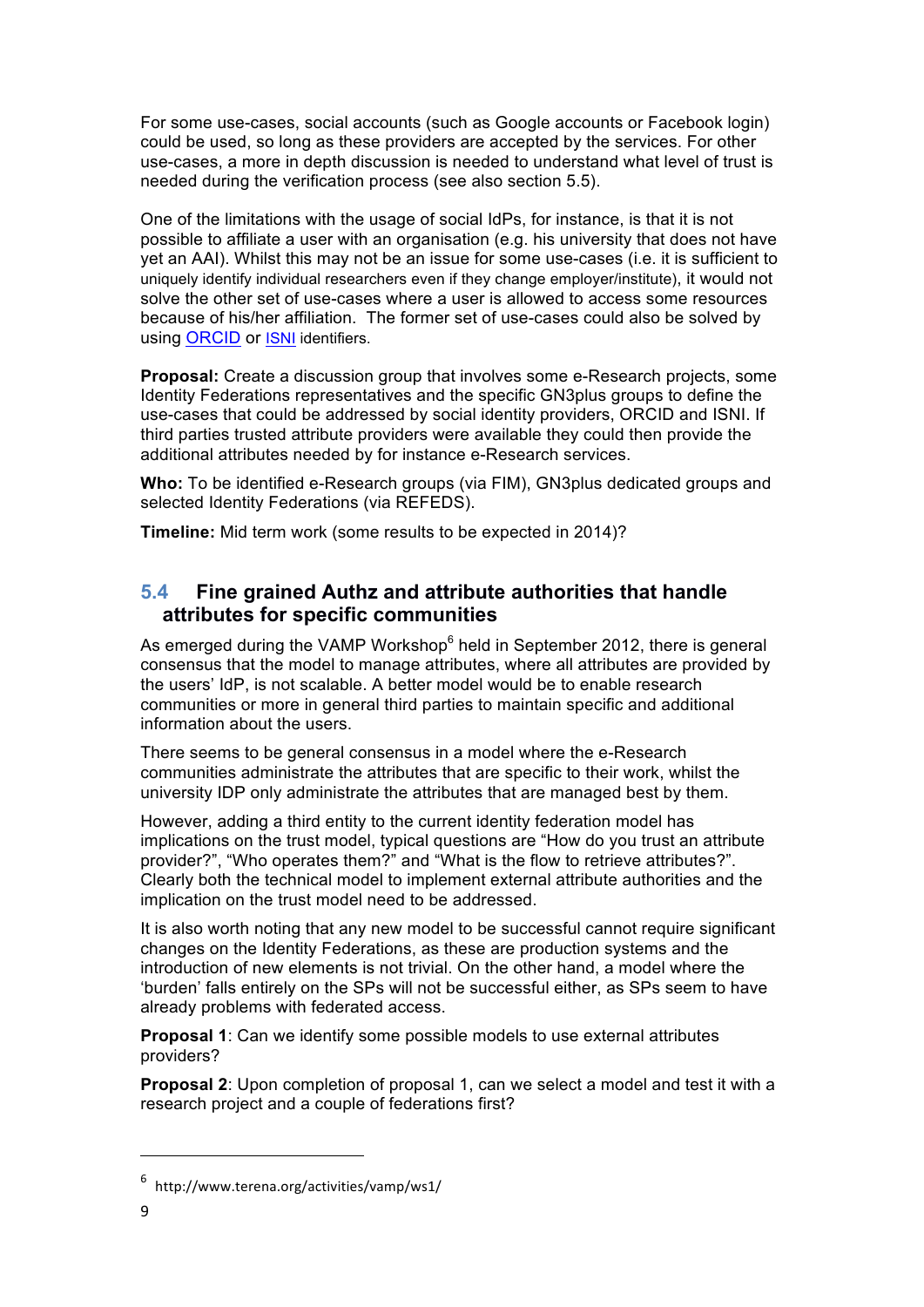**Who**: Concerning proposal 1 plans have been already made to explore this space in TF-EMC2 and GN3plus. Some work could start before April 2013 (expected starting time for GN3plus).

Concerning proposal 2, volunteers could be recruited via REFEDS and the FIM community. eduGAIN is certainly a candidate to support any recommended model.

**Timeline**: This work will not start before summer 2013.

#### **5.5 Support for different LoAs**

Whenever Identity Federations and e-Research communities engage in discussion related to the support of LoA, most of the times these discussions end without a clear way forward. If on one side the need of LoA is acknowledged by both parties, on the other side it seems hard to identify specific actions.

In principle the underlying technologies upon which identity federations are built, would support the introduction of different LoAs, although there is no standardised way among different federations to express that an institution has performed additional verifications on the users' identity.

However identity federations operators seem to be reluctant to support different LoAs if this is only useful to a small number of users. This is due the fact that supporting different LoAs has implications on the operational costs.

REFEDS has tried to watch this space for a while. Beside the limited resources available, REFEDS failed to identify a real killer use-case. There have been also some exercises to map current federation policies to existing LoA profiles. However, the two main profiles (InCommon and Kantara IAF) do not seem to properly address the main RE international use-cases. Equally the e-Research community should be able to properly document their requirements and possibly define their own profile.

**Proposal1**: Identify a group of researchers and federations and work together to define requirements. This is a very slippery soil, so this is expected to be a long term effort. Engage in a discussion with LifeScience to gather their LoA requirements.

**Proposal2**: Explore ways to implement workflows to handle higher LoAs, using third parties trusted by IdPs as well as the IdPs. Trusted third parties could vet identities and assert LoAs for research community specifically.

**Who**: To start exploring this space it could be sufficient to have one e-Research group and one Identity Federation.

**Proposal3**: Would make sense to conduct a policy mapping exercise between the IGTF policy and Kantara IAF (NIST 800-63 based)?

**Proposal4**: Document the risk/value calculation for identities for a few pilot projects including a few based on the IGTF policy and some that are not "GRID"-based. Possible outcome is a set of common valuation criteria for e-science projects.

**Timeline**: Long term (2-3 years?)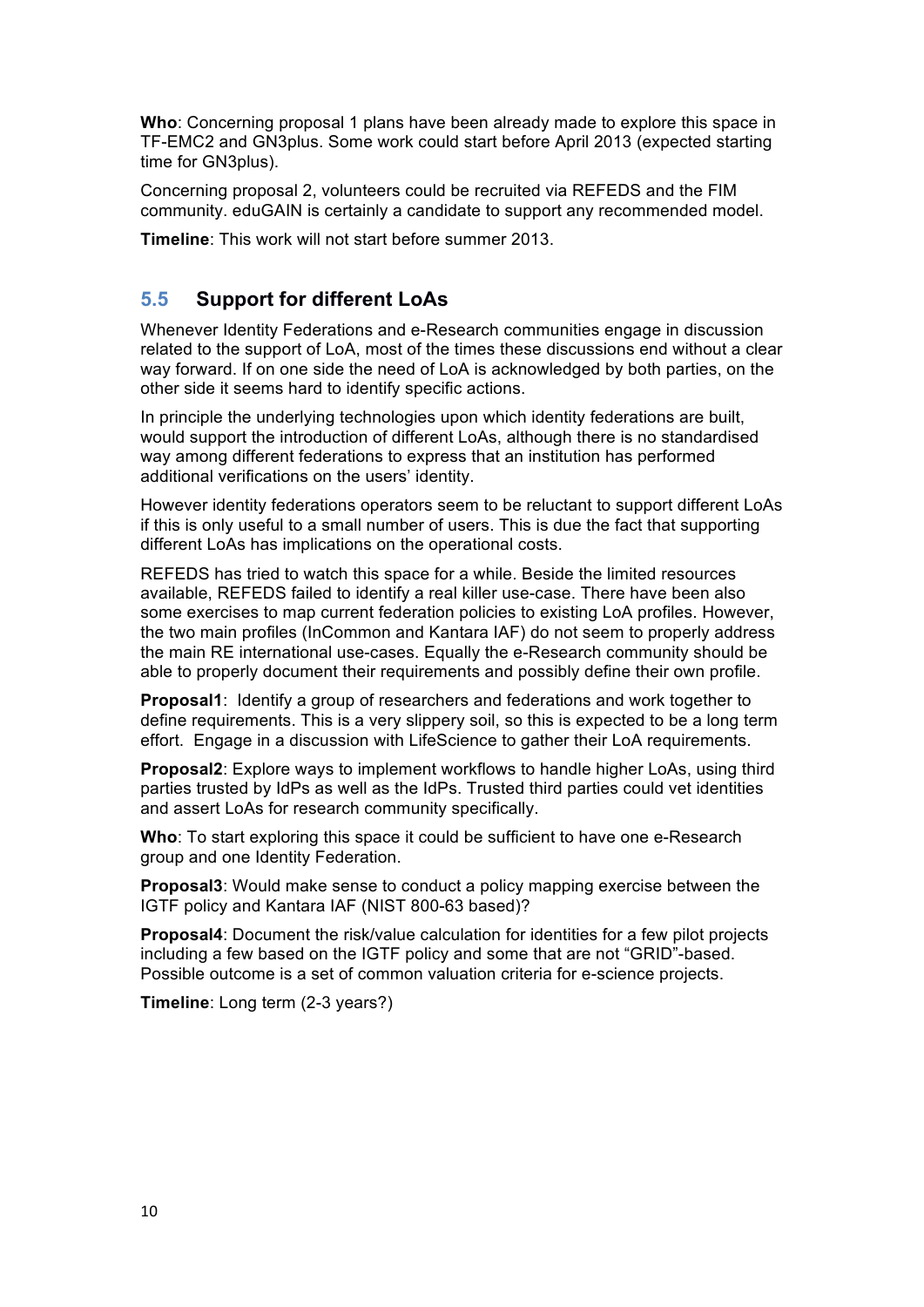### **5.6 Attributes Harmonisation**

Although this is not an issue that has strongly emerged in the FIM paper, it is worth to mention it here as it has been discussed several times also in the context of Identity federations and e-Research communities.

There have been lengthy discussions on how to harmonise attributes. More specifically on: c

- What attributes the IdPs populate for their end users? (e.g. what is the attribute to express a person's name?)
- Are the IdPs actually willing to release the attributes (see section 5.2 on attribute release)?
- What expectations are there for the attribute values? (e.g. Is the attribute for a researcher's email address populated by the institutional email address or can it be populated by a Gmail or Hotmail address?)
- What semantics and vocabularies are used? (e.g. how to express "this person is a researcher in good standing"?)

Although, reality seems to show that global harmonisation of attributes is not a feasible goal in the short term, there have been successful attempt to harmonise individual attributes. See for instance the proposal made by Andrew Cormack on eduPersonScopedAffilitiation (ePSA). Another rather successful attempt to harmonise attributes for inter-operability use-cases was provided by SCHAC, the SCHema for ACademia [14].

One of the recommendations from the AAA Study, was to aim for well-defined semantic of attributes within a community and to define mapping mechanisms among various groups. However, although this proposal is less ambitious than the global harmonisation, it is nonetheless very challenging, particularly concerning the vocabulary and the mechanism to coordinate this among various communities.

The Kantara Initiative [15] has started a new working group called "Attributes in motion<sup>7</sup>" with the aim to create a set of best practice documents around:

- The handling of attributes by Identity Providers, Relying Parties, and Service Providers
- The definition and proposed use for contexts
- The definition, best use, requirements and criteria of an Attribute Broker

It may be worth monitoring the progresses in this space.

**Proposal:** Let's start by assuming that there should be a difference between NREN AAI attributes and research community attributes and that both these attributes are needed.

Could the e-research communities identify use-cases for pan-European attributes? Or per research community ?

**Proposal 2**: The research communities should get the mean to administrate their own attributes which should then be aggregated by the SP. It would be worth exploring this model via small pilots. Are there pilots running about this?

**Who**: A couple of Identity Federations and research collaboration.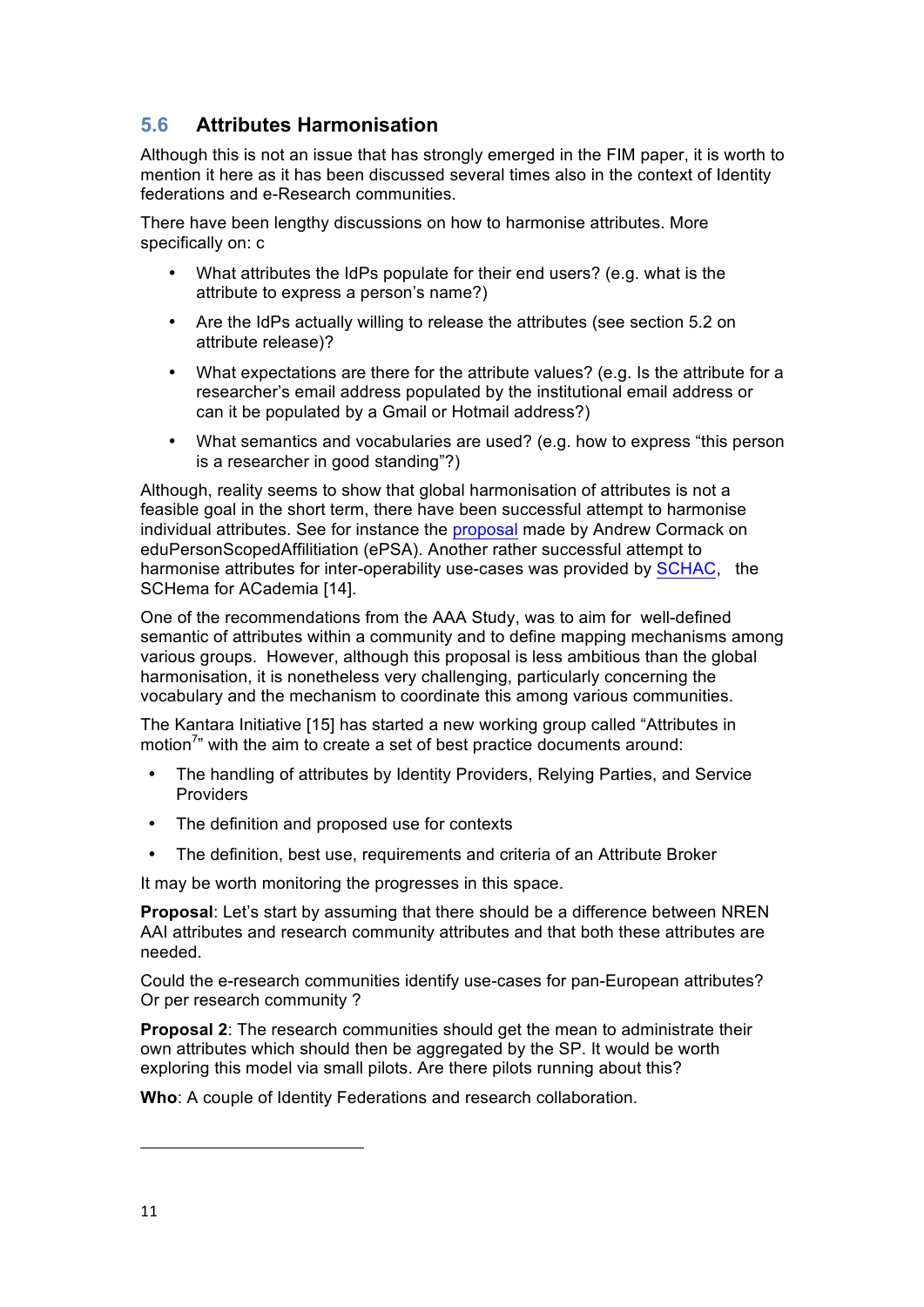**Timeline**: Mid term work (some resulted to be expected early 2014).

# **6. Addressing Perceived Risks Using FIM**

The FIM paper identifies a number of risk related to the usage of FIM; the table below summarises the most important points.

This paper tries to provide an answer to most of these issues.

| <b>Issues</b>                                                        | <b>Comment</b>                                                                                                                                                                                                                                                           |
|----------------------------------------------------------------------|--------------------------------------------------------------------------------------------------------------------------------------------------------------------------------------------------------------------------------------------------------------------------|
| Increase of phishing attack, due to the<br><b>WAYF</b> redirect      | The REFEDS group will provide a page<br>summary to detail why this is not a real<br>issue. It will be included in the next<br>version of this paper. We could also<br>publish it as a REFEDS blog post.                                                                  |
| Trust model in IdF: can SPs misuse<br>attributes obtained from IdPs? | It is important to note that in the current<br>Identity Federation set up, the misuse of<br>attributes is already covered by law, see<br>the data protection laws and particularly<br>the eduGAIN the Code of Conduct.                                                   |
|                                                                      | It would be good however to describe<br>how Identity Federations would deal with<br>complaints or misuse.                                                                                                                                                                |
|                                                                      | We proposed to link this with the topic<br>below.                                                                                                                                                                                                                        |
| Incident response in federated<br>environments                       | To date the number of incidents reported<br>by the Identity Federations is incredibly<br>low.                                                                                                                                                                            |
|                                                                      | Most of the federations have already<br>efficient help-desk supports and most of<br>the issues are solved at national level.<br>However it may be worth discussing the<br>creation of a list (maybe as part of<br>REFEDS) for federation operators to<br>share warnings. |
|                                                                      | There has been some work both in the<br>EGI community and in eduroam, which<br>may be relevant. Both have been<br>presented at TF-CSIRT meetings:                                                                                                                        |
|                                                                      | eduroam:<br>https://community.ja.net/blogs/regulatory-<br>developments/article/dealing-misuse-<br>eduroam                                                                                                                                                                |
|                                                                      | EGI:<br>http://www.terena.org/activities/tf-<br>csirt/meeting36/smutnicki-egi-csirt.pdf                                                                                                                                                                                  |
|                                                                      | Proposal: discuss this on the REFEDS                                                                                                                                                                                                                                     |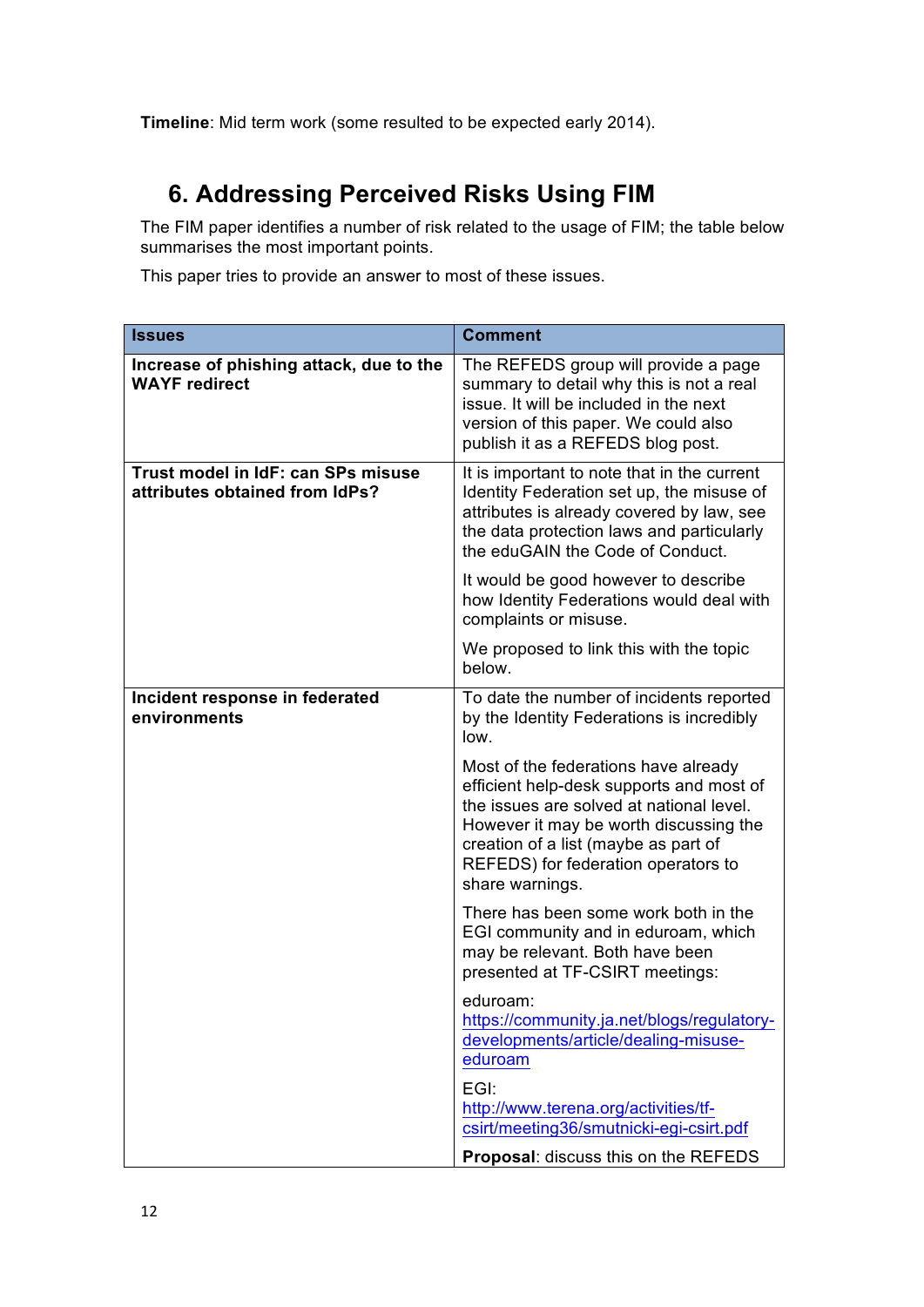|                                                               | list for comments.                                                                                                                                  |
|---------------------------------------------------------------|-----------------------------------------------------------------------------------------------------------------------------------------------------|
|                                                               | <b>Proposal: Document Identity Federation</b><br>procedures to deal with incidents                                                                  |
| Easy integration and good<br>deployment for Service Providers | Well-known problem, sadly no solution at<br>the moment. REFEDS is looking at<br>guidelines to help improve deployment<br>on service providers side. |
| Credential revocation in case of<br>compromised credentials   | More documentation on the workflow<br>used to address this issue should be<br>provided.                                                             |
|                                                               | <b>Proposal:</b> Discuss this topic with the<br>REFEDS group and seek feedback from<br>them.                                                        |

### **7. Addressing the Recommendations from the FIM4R Report**

#### **A. Risk Analysis**

The FIM4R paper recommends that "A pragmatic risk analysis of the use of identity federation from the point of view of a research infrastructure provider will be necessary to reassure the security officers at participating sites".

In response to this, this paper proposes the research community to own and manage their own risk register and to define procedures to perform such a risk analysis. REFEDS should support this process and could possibly feed into the assessment of the register on a regular basis.

#### **B. Pilot Studies**

The FIM4R recommendation about this point is "The progress of the pilot projects should be coordinated with the experts who belong to operational national and international identity federations a) to leverage their technical expertise with other service providers and b)create a "science-neutral" collaboration round for technology transfer".

Could a proposal be defined to ensure that the results of the pilots are well documented and shared between both the e-Research communities and REFEDS?

It is important to note that GN3plus offers a good opportunity to address some of the use-cases that can be selected jointly by the FIM and REFEDS/eduGAIN groups. Some federations (i.e., CSC) are already working on pilots with some e-Research initiatives.

Obviously REFEDS would be supportive of this.

#### **C. Separation of Authorization and Authentication**

The FIM4R paper recommendation on this point states "The need for an external attribute authority managed by the research community implies a formal separation of the authentication performed by the IdP and the authorization performed on behalf of the SP".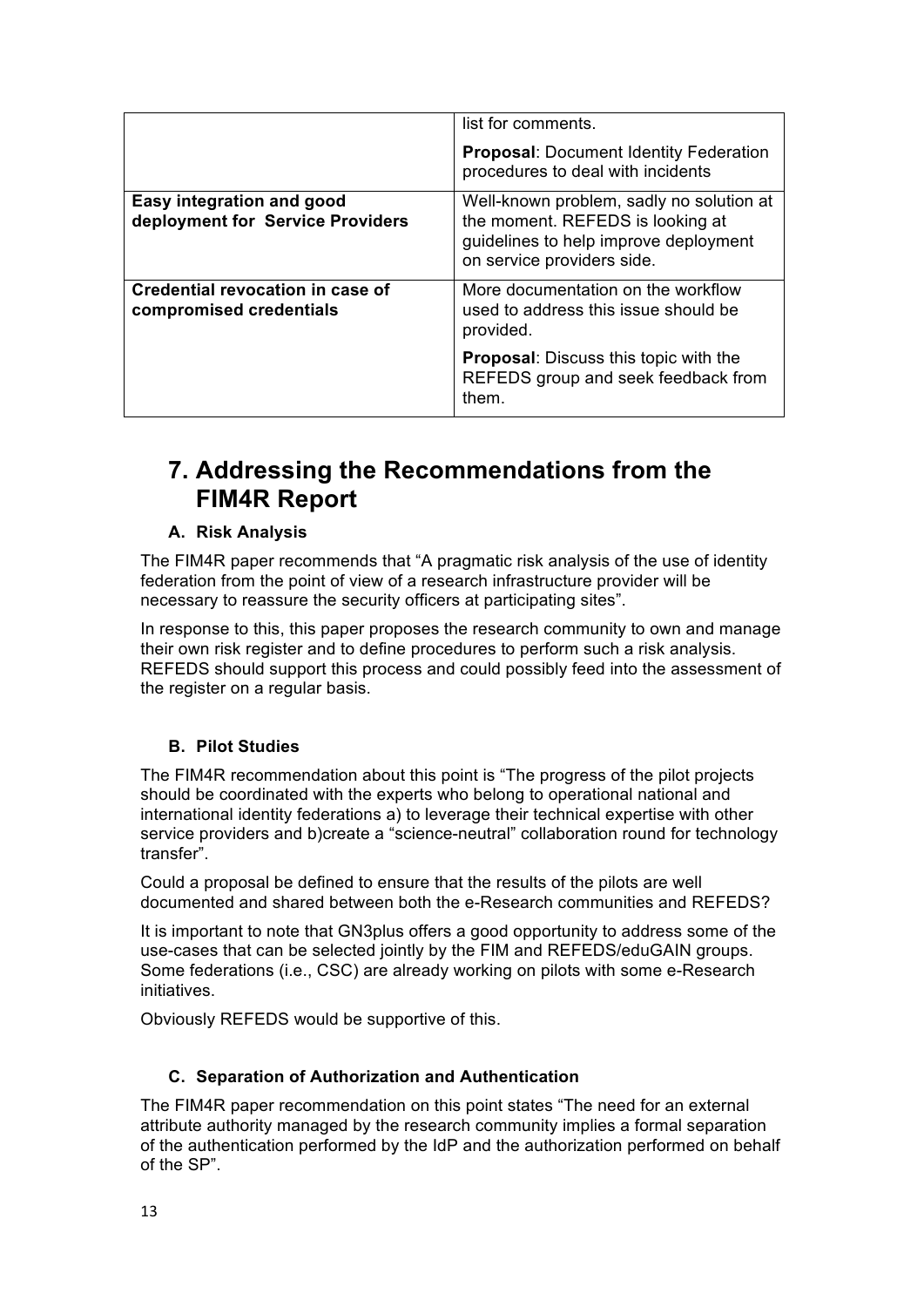The FIM4R paper has this as a recommendation to technology providers. However it would be important to look at real and good examples (VOMS?, REMS?) of how such an attribute authority could be managed. An example of this is the SWITCHtoolbox (VO solution), which implements a third party attribute authority where (research) groups manage the group membership (and potentially other attributes) themselves. There might other similar solutions that could be analysed.

There is also a lot of work to be done on shared definition of what is meant by attribute authorities/providers.

#### **D. Credentials revocation**

The FIM4R recommendation on this point states "The credentials issued by the IdP to the user or the SP should be revocable in case they are discovered compromised".

Identity Federations already offer this feature and offer advice and guidance on how this works.

#### **E. Attribute delegation to the research community**

The FIM4R recommendation states "Many of use cases identified by the research communities call for personal information to be aggregated with community defined attributes in order to grant access to digital resources and services. Compared to existing use cases, this aggregation means that an external attribute authority (typically managed by the research community itself) is needed in addition to the IdP and SP".

C and E are effectively the same, please refer to C .

#### **F. Levels of Security**

The FIM4R recommendation about this states " A one size fits all model for levels of security supported for a given FIM system will not scale into the future. … More work is required on the standardisation efforts for levels of assurance and communication and enforcement of LoA".

See chapter 4.5 for proposals about this.

### **8. Identifying Pilots**

A preliminary list of possible pilots to be discussed with the FIM community at large and with the specific e-Research groups in more details, is appended below. Clearly each of the proposed pilots needs to be specified in more detail.

- 1. Arts and humanities i.e., CLARIN, DARIAH, CESSDA and possibly others
- 2. See Dave Kelsey presentations in June in Nijmegen [16]
- 3. Central service to issue X.509 certs; IdPs could interface with this service via a credential translation (see TCS etc)
- 4. IdPs used for the HEP community to be accredited by IGTF; these IdPs would then be 'qualified' to perform more rigorous vetting and hence to offer higher LoA ;
- 5. The ELIXIR pilot mentioned in FIM paper. A presentation about the results is expected during the FIM meeting in March.
- 6. LIGO [17] may be interested in engaging in a pilot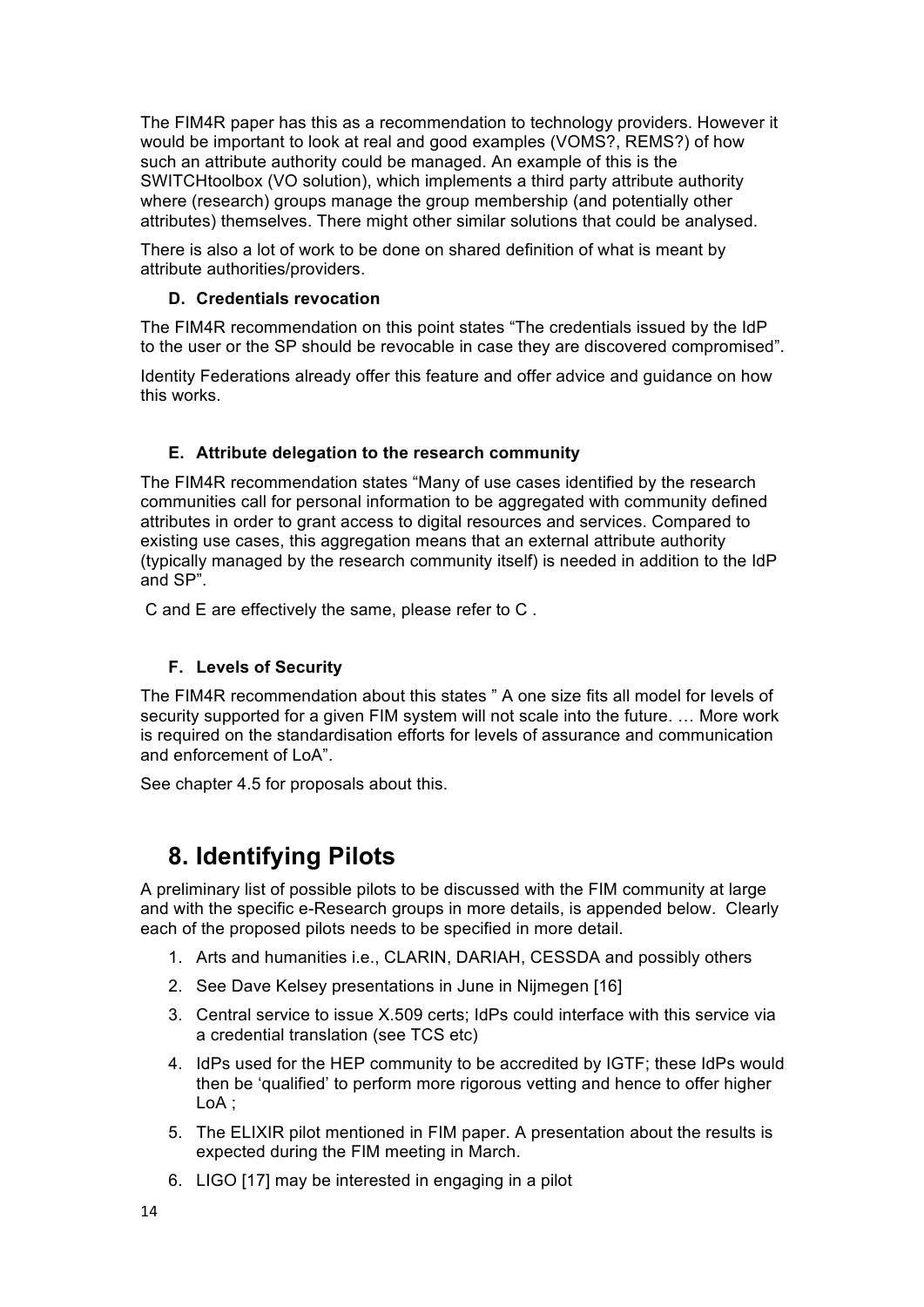- 7. EUDAT [18]?
- 8. Any others?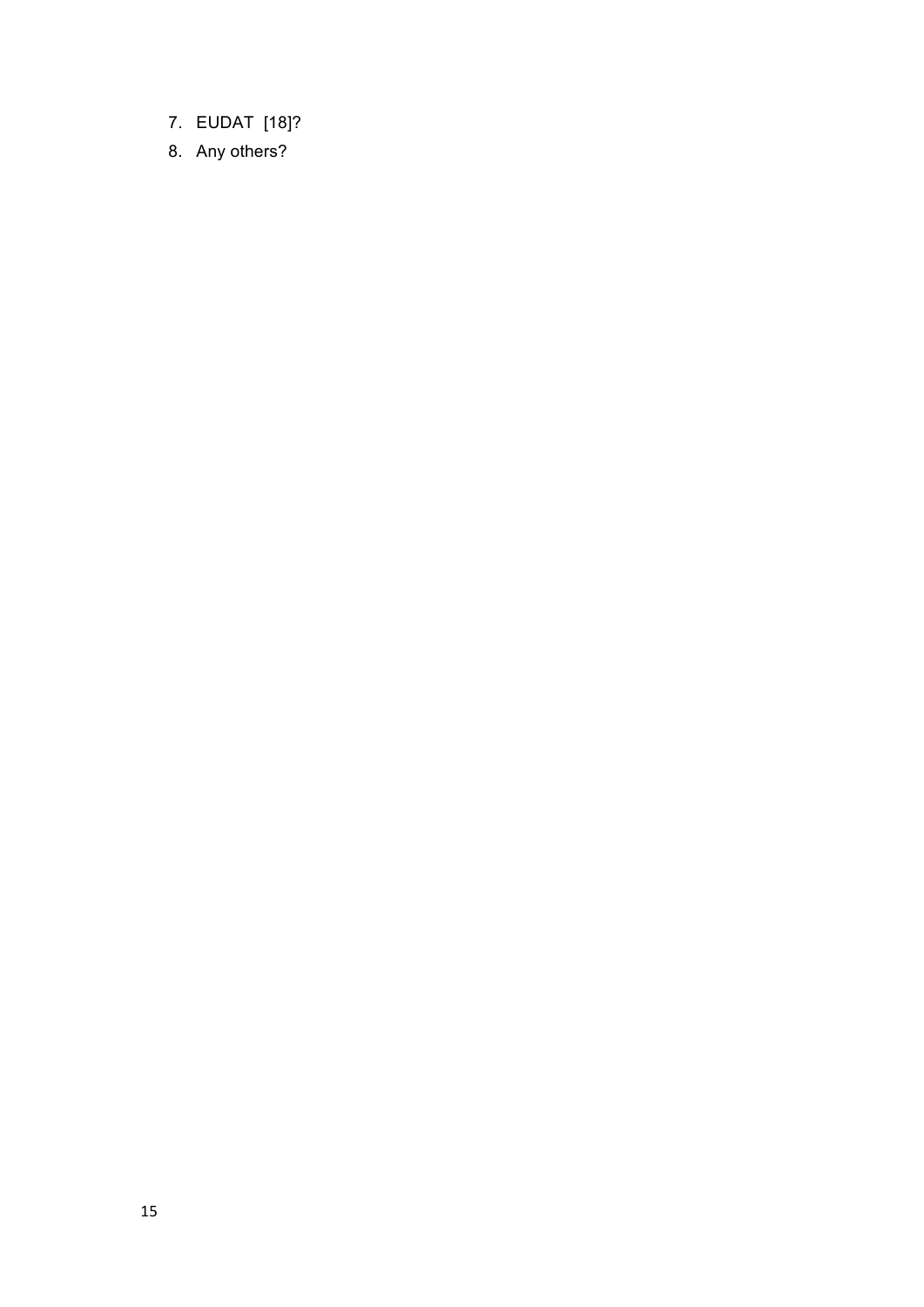### **ANNEX I**

This table below lists the requirements and barriers issues that were identified in the FIM paper.

| <b>Communit</b><br>y | <b>Requiremen</b><br>ts                 | <b>Barriers</b>                                                                                   | <b>Comments</b>                                                                                                                                                                                                                                                                                                                                                                                         |
|----------------------|-----------------------------------------|---------------------------------------------------------------------------------------------------|---------------------------------------------------------------------------------------------------------------------------------------------------------------------------------------------------------------------------------------------------------------------------------------------------------------------------------------------------------------------------------------------------------|
| <b>HEP</b>           | 1. High level<br>of trust               | ID Fed do not<br>support this due to a<br>lack of use-cases                                       | This requirement seems to refer<br>to the high level of trust for<br>authentication, but it should be<br>confirmed.<br><b>Identity Federations could</b><br>support stronger authentication if<br>there were use-cases that would<br>require it.                                                                                                                                                        |
|                      |                                         |                                                                                                   | However the additional costs to<br>implement more extensive vetting<br>procedures should also be<br>assessed in relation to the<br>benefits achieved.                                                                                                                                                                                                                                                   |
|                      |                                         |                                                                                                   | Should we work and identify use-<br>cases?                                                                                                                                                                                                                                                                                                                                                              |
|                      | 2. Fine<br>grained<br>authZ             | ID Fed support this                                                                               | It is probably an issue for e-<br>Research people but IDFs<br>don't/can't necessarily solve the<br>issue for e-Research people. e-<br>Research people may need to<br>deploy and operate an<br>VOMS/AP/attribute aggregation<br>service for their own community.<br>A discussion should take place<br>on whether e-Research groups<br>want IDFs to take a role here, or<br>someone else (such as EUDAT). |
|                      | 3. Credential<br>translation<br>service | There are already<br>working examples<br>see SLCS, TCS etc.                                       | There are some examples that<br>address some use-cases.<br>EUDAT is also working on<br>additional translation services.                                                                                                                                                                                                                                                                                 |
|                      |                                         |                                                                                                   | Proposal: it would be useful to<br>have a discussion with the FIM<br>community to understand how far<br>such systems should go. Maybe<br>a better dissemination to explain<br>what is already available may be<br>useful.                                                                                                                                                                               |
|                      | 4. Provide<br>support for<br>"homeless' | During the AAA<br>workshop <sup>8</sup> held in<br><b>Brussels in July</b><br>2012, it was agreed | How do we ensure this is done<br>by all federations?<br>Should REFEDS (or somebody                                                                                                                                                                                                                                                                                                                      |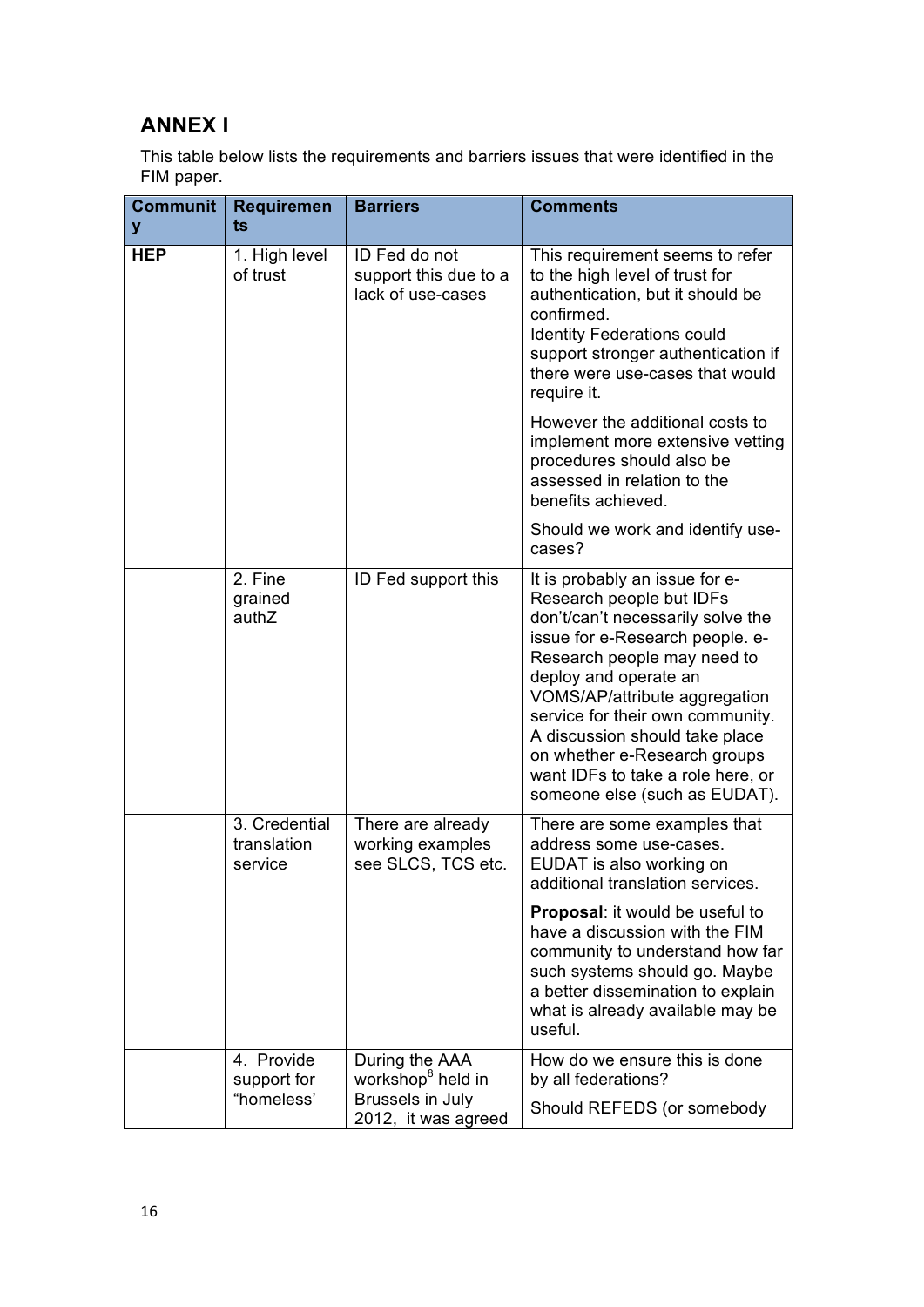|                  | users                                                                                                                    | to recommend ID<br>Fed to offer a guest<br>IdP for 'nomadic'<br>users                                                                                                                                                                    | else) offer a guest IdP as a<br>service?<br>Could we rely on social IDs for<br>low level assurance? Some<br>people believe that the quality of<br>the vetting procedures for a guest<br>IdP would not be high enough<br>and in any case not higher than<br>what is currently offered by social<br>Identity Providers. Therefore it<br>would more cost-effective to use<br>social Identity Providers. The<br>dependence on using solutions<br>based on social Identity<br>Providers should be examined<br>carefully. For example, the social<br>providers could alter they APIs,<br>their service model, etc., without<br>notice. An important limitation in<br>using social Identity Providers is<br>the impossibility to affiliate a user<br>with an organisation.<br>However while a guest IdP would<br>be able to authenticate users, a<br>third party should provide<br>additional attributes for these<br>users. |
|------------------|--------------------------------------------------------------------------------------------------------------------------|------------------------------------------------------------------------------------------------------------------------------------------------------------------------------------------------------------------------------------------|-----------------------------------------------------------------------------------------------------------------------------------------------------------------------------------------------------------------------------------------------------------------------------------------------------------------------------------------------------------------------------------------------------------------------------------------------------------------------------------------------------------------------------------------------------------------------------------------------------------------------------------------------------------------------------------------------------------------------------------------------------------------------------------------------------------------------------------------------------------------------------------------------------------------------|
|                  | 5. Easy to<br>use solution<br>(the FIM<br>paper<br>proposes<br>OpenId-<br>enabled<br>access for<br>portals, wiki<br>etc) | Although OpenID or<br>any other equivalent<br>account could be<br>used for some use-<br>cases they would<br>not solve the<br>problem related to<br>handle ad-hoc<br>attributes as<br>required by some<br>international<br>collaboration. | Short term issue?<br>Proposal: Explain (maybe in a<br>blog) OpenID is strength and<br>weaknesses in relation to identity<br>federations.<br>The documentation produced by<br><b>SWITCH</b><br>(http://www.switch.ch/aai/support/<br>faq/SWITCHaai_and_OpenID.ht<br>ml) could be a good starting<br>point.                                                                                                                                                                                                                                                                                                                                                                                                                                                                                                                                                                                                             |
|                  |                                                                                                                          |                                                                                                                                                                                                                                          |                                                                                                                                                                                                                                                                                                                                                                                                                                                                                                                                                                                                                                                                                                                                                                                                                                                                                                                       |
| <b>Photonics</b> | 1.<br>Confidentialit<br>y                                                                                                | This came out as a<br>strong requirement<br>from this community<br>(see page 4-9 FIM<br>document).                                                                                                                                       | Is this a requirement for their<br>service? Is there a believe that<br>identity federations cannot offer<br>confidentiality?                                                                                                                                                                                                                                                                                                                                                                                                                                                                                                                                                                                                                                                                                                                                                                                          |
|                  | 2. Unique<br>identifier for<br>their users to<br>access<br>different                                                     | This seems to be a<br>recurrent<br>requirement. The<br>Umbrella project is<br>already offering                                                                                                                                           | Is this anything we should look<br>at? I think there is a NIH problem<br>here. As far as I understand the<br>Umbrella concept and LIGO in<br>the US, they are very similar $-$                                                                                                                                                                                                                                                                                                                                                                                                                                                                                                                                                                                                                                                                                                                                        |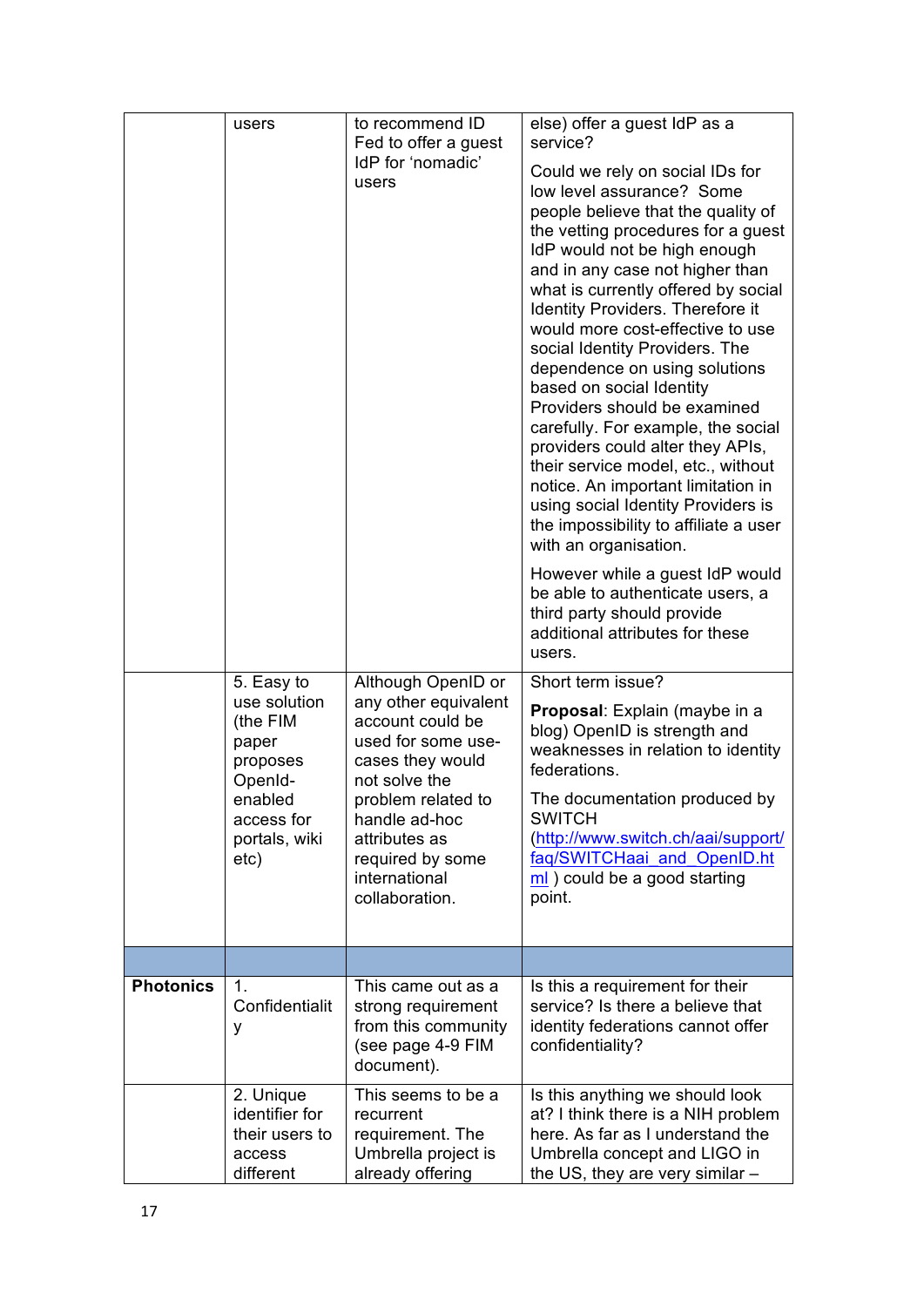|                                | facilities                                                                                                                            | support for this<br>community.                                                                                                                                                                                                                                                                                                                                                                                                   | one central IdP, which could be<br>federated (i.e. registered as an<br>SP to IDFs).                                                                                                                                                                                                                                                                                                                                                                                                                          |
|--------------------------------|---------------------------------------------------------------------------------------------------------------------------------------|----------------------------------------------------------------------------------------------------------------------------------------------------------------------------------------------------------------------------------------------------------------------------------------------------------------------------------------------------------------------------------------------------------------------------------|--------------------------------------------------------------------------------------------------------------------------------------------------------------------------------------------------------------------------------------------------------------------------------------------------------------------------------------------------------------------------------------------------------------------------------------------------------------------------------------------------------------|
|                                |                                                                                                                                       |                                                                                                                                                                                                                                                                                                                                                                                                                                  |                                                                                                                                                                                                                                                                                                                                                                                                                                                                                                              |
| Arts&<br><b>Humanitie</b><br>s | $\mathbf 1$ .<br>Authenticatio<br>n issues for a<br>user wanting<br>to access<br>resources<br>distributed<br>over several<br>archives | The main problems<br>for this community<br>are due to the fact<br>that:<br>Not all<br>1.<br>institutions<br>belong to a<br>national<br>federation.<br>2. Even when users<br>belong to an<br>institution that is<br>part of a<br>federation the<br>release of<br>attributes can<br>still be<br>problematic.<br>Many IdPs in fact<br>do not expose<br>user-attributes<br>even if the<br>national IDF<br>requires them to<br>do so. | Guest IdPs could offer a short<br>term solution to this problem,<br>assuming the whoever runs a<br>guest IdP could recover the<br>operational costs.<br>Clearly a better a more scalable<br>solution but longer term would be<br>that ESFRIs, EC, national<br>agencies, provide funding to<br>expand IDFs towards 100%<br>coverage                                                                                                                                                                           |
|                                | 2. Attributes<br>not released<br>by the IdP<br>despite the<br><b>ID Fed</b><br>mandate<br>them                                        | Could we try and<br>ensure that at least<br>ePPN (or any other)<br>is released by all<br>IdPs in a ID Fed?                                                                                                                                                                                                                                                                                                                       | How realistically can we achieve<br>this?<br>Can we offer fall-back solutions<br>for when the IdPs do not release<br>attributes?<br>There are several issues here: 1)<br>not all IDFs populate the same<br>attributes (eduGAIN solution:<br>there is a list of<br>RECOMMENDED attributes for<br>eduGAIN IdPs) 2) Attributes are<br>populated, but they are not<br>released due to data protection<br>concerns. Hopefully Data<br>Protection CoC solves this issue.<br>See more about this in section<br>4.2. |
|                                | 3. General<br>SP Problem:<br>one of the                                                                                               | Problem with the<br>federation policies                                                                                                                                                                                                                                                                                                                                                                                          | Long term problem. REFEDS is<br>working to provide a federation<br>policy 'template' and                                                                                                                                                                                                                                                                                                                                                                                                                     |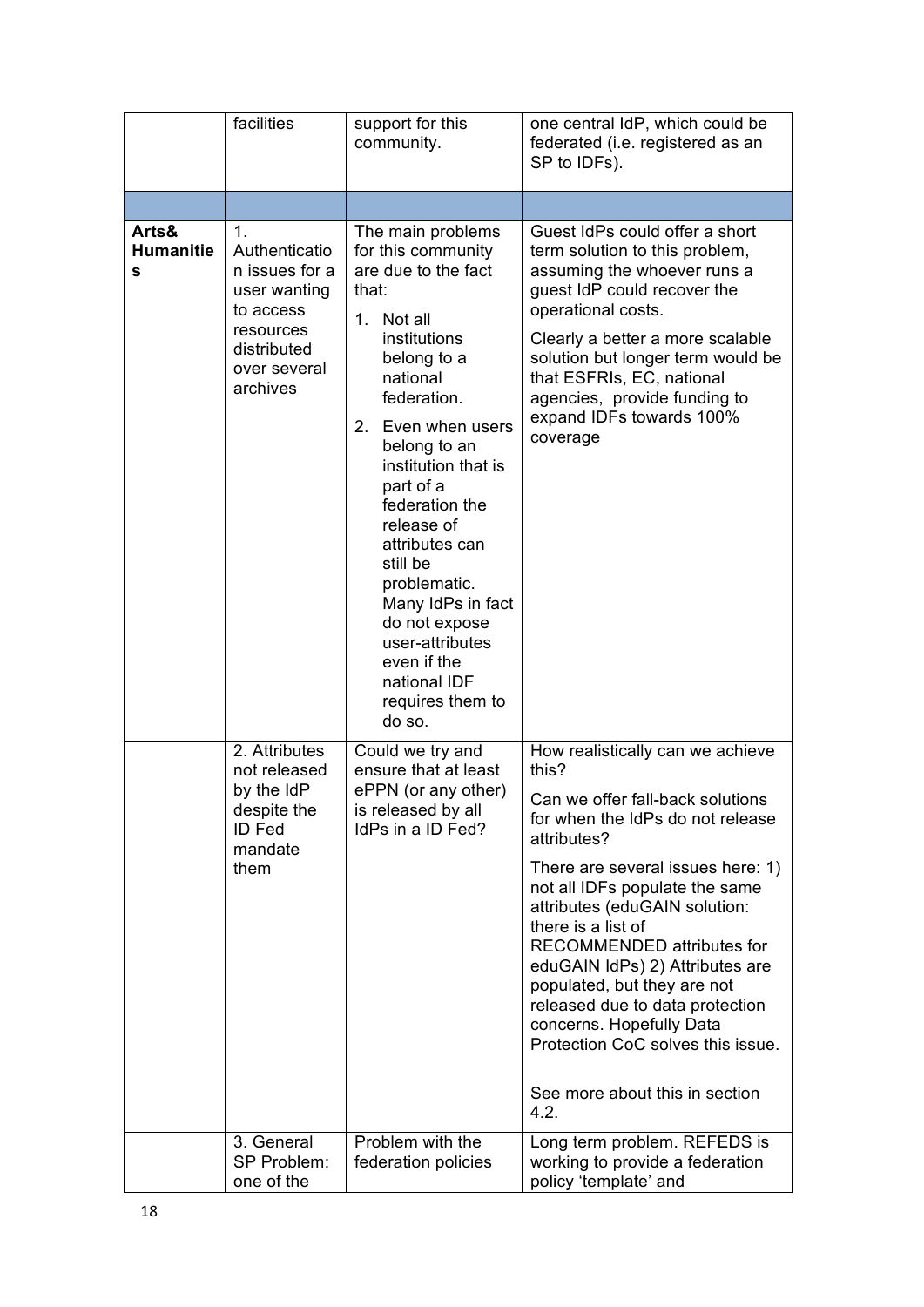|  | main issues<br>relates to the<br>ID Fed opt-in<br>policies<br>(each IdP<br>have to<br>request to<br>connect to an<br>SP). | and the laws.                                                                                                                                                    | recommendations on what<br>should be included or not in a<br>federation policy. However this<br>will not solve all the problems,<br>but it is a step forward.<br>The Data Protection CoC has<br>good chances to solve this issue.<br>REFEDS could try and put some<br>more pressure on federations<br>themselves to look at how they<br>operate and make real<br>commitments to standardising /<br>improving things for SPs.                                                                                                                           |
|--|---------------------------------------------------------------------------------------------------------------------------|------------------------------------------------------------------------------------------------------------------------------------------------------------------|--------------------------------------------------------------------------------------------------------------------------------------------------------------------------------------------------------------------------------------------------------------------------------------------------------------------------------------------------------------------------------------------------------------------------------------------------------------------------------------------------------------------------------------------------------|
|  | 4. Lack of<br>standardised<br>way for<br>distributing<br><b>SPs</b><br>metadata                                           | This is due to the<br>lack of<br>harmonisation<br>among different<br>federations. Both<br>eduGAIN and<br>PEER <sup>9</sup> could work to<br>improve this aspect. | Short term issue?<br>A pilot built on the PEER [18]<br>software is expected to start in<br>2013. It would be good to ensure<br>the participation of some of e-<br>Research SPs.<br>If all federations and all IdPs<br>participated in eduGAIN, then<br>each SP would have to register<br>only with one federation and be<br>exposed to the other federations<br>via eduGAIN.<br>Currently, CLARIN has registered<br>SPs to DFN-AAI, SURFnet and<br>Haka, and of course their<br>metadata management is<br>different, which has made<br>CLARIN unhappy. |
|  | 5. Attribute<br>Harmonisatio<br>n                                                                                         | This is a well-known<br>problem, but sadly<br>not one that can be<br>solved in the short<br>term if at all.                                                      | Long term. It's hard to enforce<br>changes to attributes. We may try<br>and improve things within a<br>community (as recommended by<br>the AAA Study), but there are<br>doubts on how much it can be<br>achieved.<br>Proposal: have a discussion on<br>this topic involving different<br>groups.                                                                                                                                                                                                                                                       |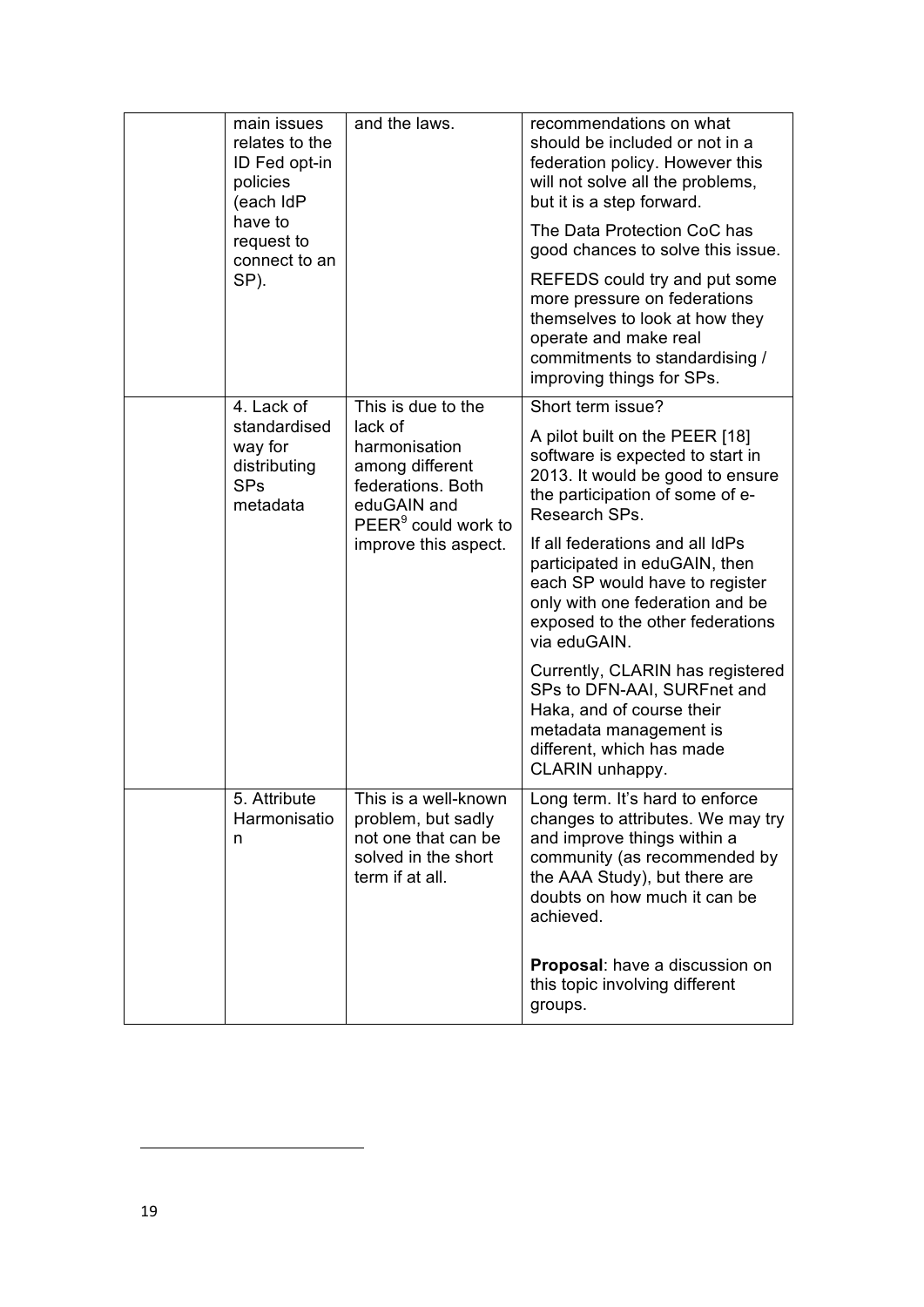# **References**

| $[1]$                                                                                                                                                                                                      | <b>FIM Paper</b><br>https://cdsweb.cern.ch/record/1442597                                                 |
|------------------------------------------------------------------------------------------------------------------------------------------------------------------------------------------------------------|-----------------------------------------------------------------------------------------------------------|
| [2]                                                                                                                                                                                                        | eduGAIN<br>http://edugain.org/                                                                            |
| [3]                                                                                                                                                                                                        | <b>REFEDS</b><br>https://refeds.org                                                                       |
| [4]                                                                                                                                                                                                        | <b>GÉANT</b> project<br>http://www.geant.net/pages/home.aspx                                              |
| $[5] % \includegraphics[width=0.9\columnwidth]{figures/fig_10.pdf} \caption{Schematic diagram of the top of the top of the top of the right.} \label{fig:fig_10.pdf}$                                      | <b>CLARIN</b><br>https://www.clarin.eu/                                                                   |
| [6]                                                                                                                                                                                                        | <b>ELIXIR</b><br>http://www.elixir-europe.org/                                                            |
| $[7] % \includegraphics[width=0.9\columnwidth]{figures/fig_10.pdf} \caption{The 3D (black) model for the estimators in the left and right. The left and right is the same as in the right.} \label{fig:2}$ | Moonshot<br>https://www.ja.net/products-services/janet-futures/moonshot                                   |
| [8]                                                                                                                                                                                                        | OAuth<br>http:// http://oauth.net/2/                                                                      |
| [9]                                                                                                                                                                                                        | <b>OpenID Connect</b><br>http://openid.net/connect/                                                       |
| $[10]$                                                                                                                                                                                                     | ECP (Enhanced Client or Proxy) Profile<br>https://wiki.oasis-open.org/security/SAML2EnhancedClientProfile |
| $[11]$                                                                                                                                                                                                     | TF-EMC2<br>http://www.terena.org/activities/tf-emc2/                                                      |
| $[12]$                                                                                                                                                                                                     | <b>Entity Categories</b>                                                                                  |
|                                                                                                                                                                                                            | https://spaces.internet2.edu/display/InCCollaborate/Research+and+Scholarsh                                |
| ip+Category                                                                                                                                                                                                | http://wiki.swamid.se/display/SWAMID/Entity+Categories                                                    |
|                                                                                                                                                                                                            | macedir.org/draft-macedir-entity-category-00.html                                                         |
|                                                                                                                                                                                                            |                                                                                                           |

[13] AAA Study